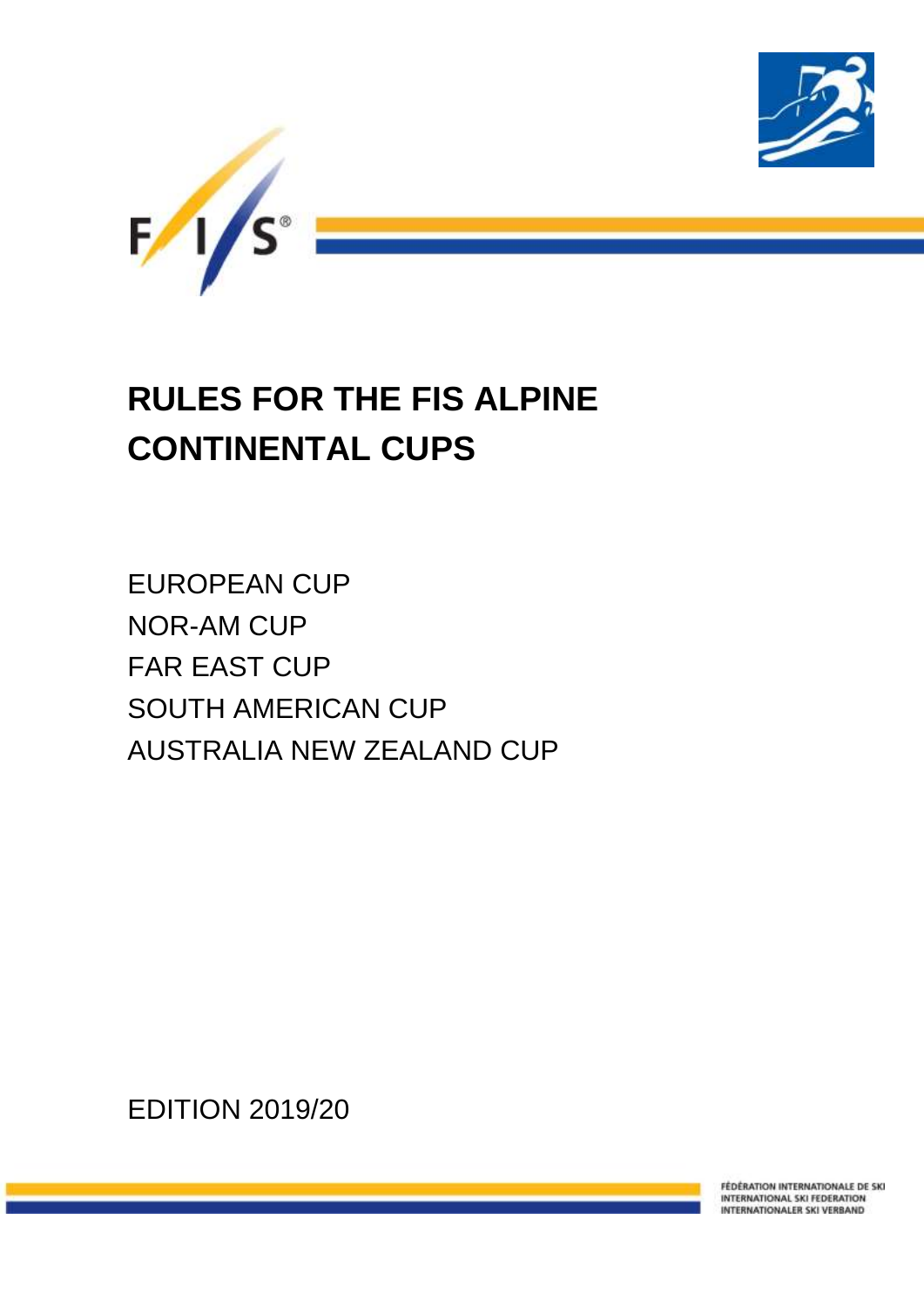# **INTERNATIONAL SKI FEDERATION**

Blochstrasse 2; CH- 3653 Oberhofen / Thunersee; Switzerland Phone: +41 (33) 244 61 61<br>Fax: +41 (33) 244 61 71 Fax:  $+41 (33) 244 61 71$ <br>E-mail alpine@fisski.com [alpine@fisski.com](mailto:alpine@fisski.com)

# **Alpine FIS World and Continental Cup Office**

# **Alpine Rules administration**

| Tatjana Lüssy: | +41 (33) 244 61 63 |
|----------------|--------------------|
| E-Mail:        | luessy@fisski.com  |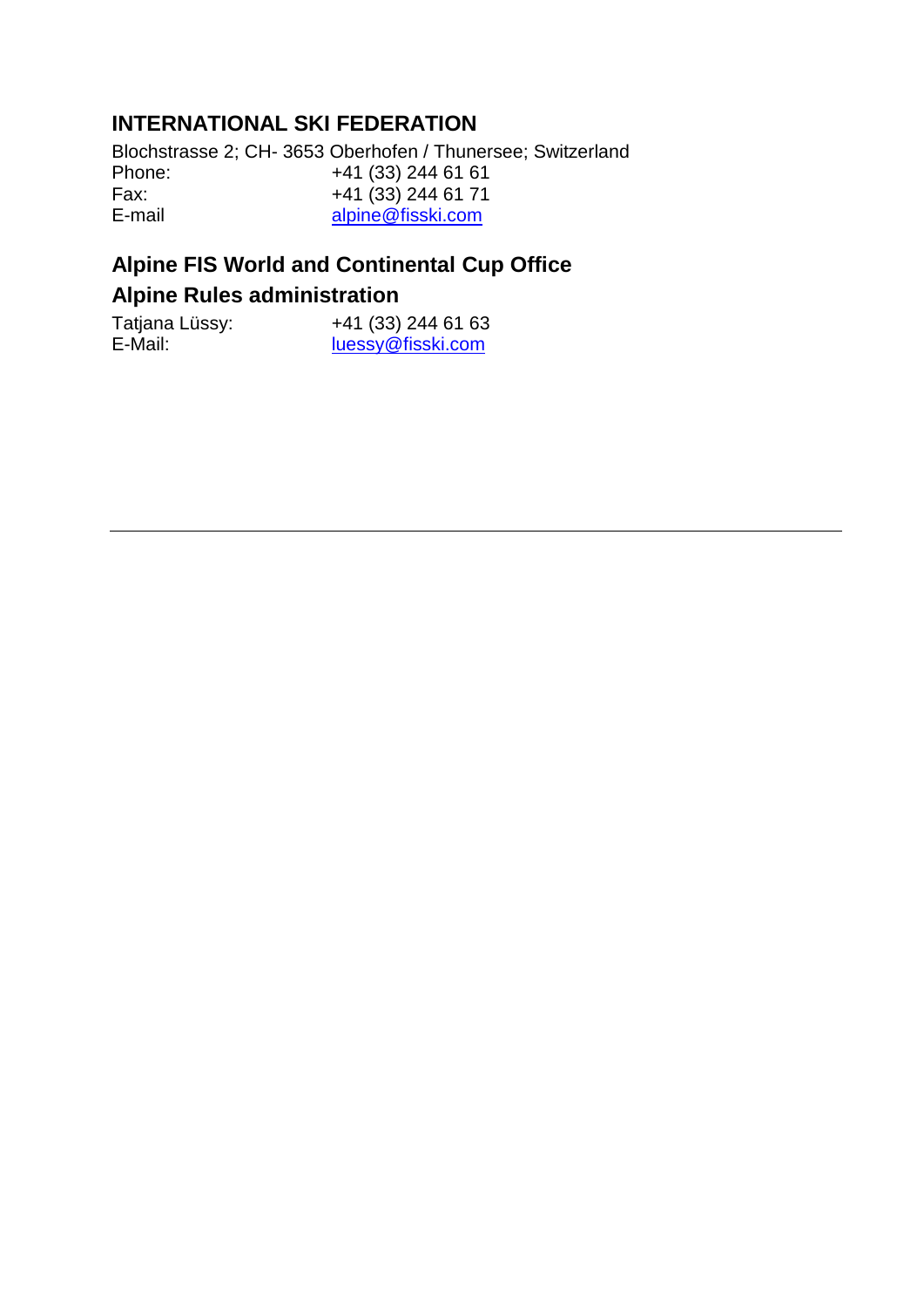# **CONTINENTAL CUPS**

# **GROUPS OF NATIONS**

#### **EUROPEAN CUP (EC)**

AND, AUT, BEL, BIH, BLR, BUL, CRO, CZE, DEN, ESP, EST, FIN, FRA, GBR, GEO, GER, GRE, HUN, IRL, ISL, ISR, ITA, KOS, LAT, LIE, LTU, LUX, MON, MDA, MKD, MNE, NED, NOR, POL, POR, ROU, RUS, SLO, SMR, SRB, SUI, SVK, SWE, TUR, UKR

> **NOR AM CUP (NAC)** CAN, USA

# **FAR EAST CUP (FEC)**

CHN, IND, IRI, JPN, KAZ, KOR, MGL, PAK, RUS, PRK, TPE, UZB

**SOUTH AMERICAN CUP (SAC)** ARG, BOL, BRA, CHI, COL, ECU, PER, URU, VEN

**AUSTRALIA NEW ZEALAND CUP (ANC)** AUS, NZL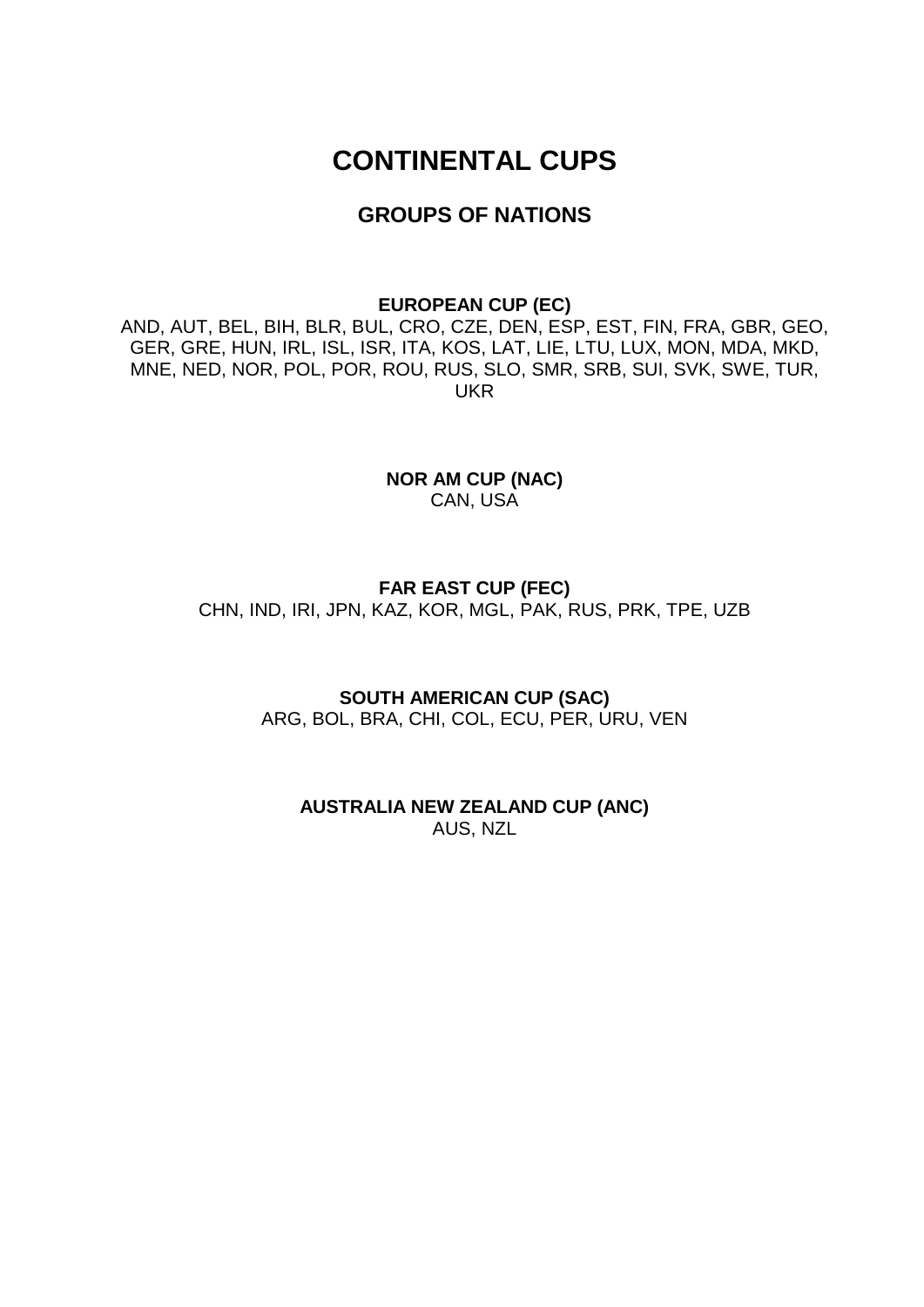# **TABLE OF CONTENTS**

| 1<br>$\mathbf 2$<br>2.1<br>2.2<br>2.2.1<br>2.2.1.1<br>2.2.2<br>2.3<br>2.4<br>2.5<br>2.5.1<br>2.5.2<br>2.6<br>2.6.1<br>3<br>3.1<br>3.1.1<br>3.1.2<br>3.1.3<br>3.1.4<br>3.2<br>Special Group: 450 (EC, NAC) 400 (FEC) 200 (SAC, ANC) Cup points4<br>3.2.1<br>3.2.2<br>3.3<br>3.3.1<br>3.3.2<br>3.3.3<br>3.4<br>4<br>4.1<br>4.2<br>4.3<br>4.4<br>5<br>5.1<br>5.1.1<br>5.1.2<br>5.1.3<br>5.1.4<br>5.2<br>5.2.1<br>5.2.2<br>5.2.3<br>5.2.4<br>5.3<br>5.4<br>Number of qualified competitors from the event standings of each Continental Cup 7<br>5.4.1 |       |  |  |
|----------------------------------------------------------------------------------------------------------------------------------------------------------------------------------------------------------------------------------------------------------------------------------------------------------------------------------------------------------------------------------------------------------------------------------------------------------------------------------------------------------------------------------------------------|-------|--|--|
|                                                                                                                                                                                                                                                                                                                                                                                                                                                                                                                                                    |       |  |  |
|                                                                                                                                                                                                                                                                                                                                                                                                                                                                                                                                                    |       |  |  |
|                                                                                                                                                                                                                                                                                                                                                                                                                                                                                                                                                    |       |  |  |
|                                                                                                                                                                                                                                                                                                                                                                                                                                                                                                                                                    |       |  |  |
|                                                                                                                                                                                                                                                                                                                                                                                                                                                                                                                                                    |       |  |  |
|                                                                                                                                                                                                                                                                                                                                                                                                                                                                                                                                                    |       |  |  |
|                                                                                                                                                                                                                                                                                                                                                                                                                                                                                                                                                    |       |  |  |
|                                                                                                                                                                                                                                                                                                                                                                                                                                                                                                                                                    |       |  |  |
|                                                                                                                                                                                                                                                                                                                                                                                                                                                                                                                                                    |       |  |  |
|                                                                                                                                                                                                                                                                                                                                                                                                                                                                                                                                                    |       |  |  |
|                                                                                                                                                                                                                                                                                                                                                                                                                                                                                                                                                    |       |  |  |
|                                                                                                                                                                                                                                                                                                                                                                                                                                                                                                                                                    |       |  |  |
|                                                                                                                                                                                                                                                                                                                                                                                                                                                                                                                                                    |       |  |  |
|                                                                                                                                                                                                                                                                                                                                                                                                                                                                                                                                                    |       |  |  |
|                                                                                                                                                                                                                                                                                                                                                                                                                                                                                                                                                    |       |  |  |
|                                                                                                                                                                                                                                                                                                                                                                                                                                                                                                                                                    |       |  |  |
|                                                                                                                                                                                                                                                                                                                                                                                                                                                                                                                                                    |       |  |  |
|                                                                                                                                                                                                                                                                                                                                                                                                                                                                                                                                                    |       |  |  |
|                                                                                                                                                                                                                                                                                                                                                                                                                                                                                                                                                    |       |  |  |
|                                                                                                                                                                                                                                                                                                                                                                                                                                                                                                                                                    |       |  |  |
|                                                                                                                                                                                                                                                                                                                                                                                                                                                                                                                                                    |       |  |  |
|                                                                                                                                                                                                                                                                                                                                                                                                                                                                                                                                                    |       |  |  |
|                                                                                                                                                                                                                                                                                                                                                                                                                                                                                                                                                    |       |  |  |
|                                                                                                                                                                                                                                                                                                                                                                                                                                                                                                                                                    |       |  |  |
|                                                                                                                                                                                                                                                                                                                                                                                                                                                                                                                                                    |       |  |  |
|                                                                                                                                                                                                                                                                                                                                                                                                                                                                                                                                                    |       |  |  |
|                                                                                                                                                                                                                                                                                                                                                                                                                                                                                                                                                    |       |  |  |
|                                                                                                                                                                                                                                                                                                                                                                                                                                                                                                                                                    |       |  |  |
|                                                                                                                                                                                                                                                                                                                                                                                                                                                                                                                                                    |       |  |  |
|                                                                                                                                                                                                                                                                                                                                                                                                                                                                                                                                                    |       |  |  |
|                                                                                                                                                                                                                                                                                                                                                                                                                                                                                                                                                    |       |  |  |
|                                                                                                                                                                                                                                                                                                                                                                                                                                                                                                                                                    |       |  |  |
|                                                                                                                                                                                                                                                                                                                                                                                                                                                                                                                                                    |       |  |  |
|                                                                                                                                                                                                                                                                                                                                                                                                                                                                                                                                                    |       |  |  |
|                                                                                                                                                                                                                                                                                                                                                                                                                                                                                                                                                    |       |  |  |
|                                                                                                                                                                                                                                                                                                                                                                                                                                                                                                                                                    |       |  |  |
|                                                                                                                                                                                                                                                                                                                                                                                                                                                                                                                                                    |       |  |  |
|                                                                                                                                                                                                                                                                                                                                                                                                                                                                                                                                                    |       |  |  |
|                                                                                                                                                                                                                                                                                                                                                                                                                                                                                                                                                    |       |  |  |
|                                                                                                                                                                                                                                                                                                                                                                                                                                                                                                                                                    |       |  |  |
|                                                                                                                                                                                                                                                                                                                                                                                                                                                                                                                                                    |       |  |  |
|                                                                                                                                                                                                                                                                                                                                                                                                                                                                                                                                                    |       |  |  |
|                                                                                                                                                                                                                                                                                                                                                                                                                                                                                                                                                    |       |  |  |
|                                                                                                                                                                                                                                                                                                                                                                                                                                                                                                                                                    |       |  |  |
|                                                                                                                                                                                                                                                                                                                                                                                                                                                                                                                                                    |       |  |  |
|                                                                                                                                                                                                                                                                                                                                                                                                                                                                                                                                                    |       |  |  |
|                                                                                                                                                                                                                                                                                                                                                                                                                                                                                                                                                    |       |  |  |
|                                                                                                                                                                                                                                                                                                                                                                                                                                                                                                                                                    | 5.4.2 |  |  |
| 5.4.3                                                                                                                                                                                                                                                                                                                                                                                                                                                                                                                                              |       |  |  |
| 5.4.4                                                                                                                                                                                                                                                                                                                                                                                                                                                                                                                                              |       |  |  |
| 5.4.5                                                                                                                                                                                                                                                                                                                                                                                                                                                                                                                                              |       |  |  |
| 5.4.6                                                                                                                                                                                                                                                                                                                                                                                                                                                                                                                                              |       |  |  |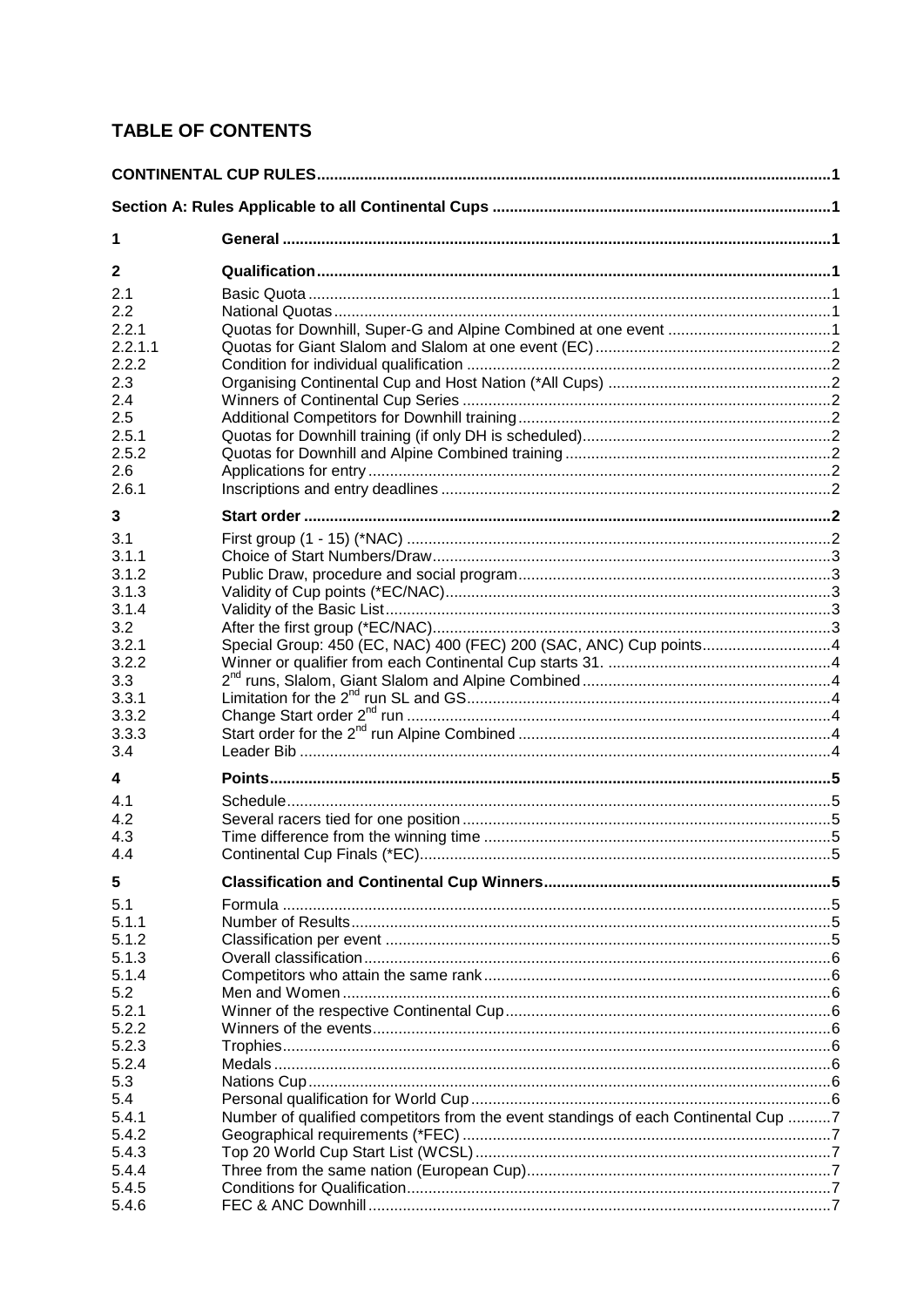| 5.4.7                                                        |                                                                                                                                                        |  |
|--------------------------------------------------------------|--------------------------------------------------------------------------------------------------------------------------------------------------------|--|
| 6                                                            |                                                                                                                                                        |  |
| 6.1<br>6.2                                                   |                                                                                                                                                        |  |
| $\overline{7}$                                               |                                                                                                                                                        |  |
| 7.1<br>7.1.1<br>7.1.2<br>7.2                                 |                                                                                                                                                        |  |
| 7.3<br>7.4<br>7.4.1                                          |                                                                                                                                                        |  |
| 7.4.2<br>7.4.3<br>7.5                                        |                                                                                                                                                        |  |
| 8                                                            |                                                                                                                                                        |  |
| 8.1<br>8.2<br>8.3<br>8.3.1<br>8.3.2<br>8.3.3<br>8.3.4<br>8.4 |                                                                                                                                                        |  |
| 9                                                            |                                                                                                                                                        |  |
| 9.1                                                          |                                                                                                                                                        |  |
| 9.2<br>9.3<br>9.4                                            |                                                                                                                                                        |  |
| 10                                                           |                                                                                                                                                        |  |
|                                                              |                                                                                                                                                        |  |
|                                                              |                                                                                                                                                        |  |
| EC.2.3                                                       |                                                                                                                                                        |  |
| EC.2.3.1                                                     |                                                                                                                                                        |  |
| EC.2.3.2<br>EC.2.3.2.1                                       | Quotas for Downhill for Nations within European Cup geographical region12<br>Quotas for Super-G for Nations within European Cup geographical region 12 |  |
| EC.3.1.3                                                     |                                                                                                                                                        |  |
| EC.3.1.4                                                     |                                                                                                                                                        |  |
| EC.3.1.5<br>EC.3.2.3.                                        |                                                                                                                                                        |  |
| EC.4.4                                                       |                                                                                                                                                        |  |
| EC.4.4.1                                                     |                                                                                                                                                        |  |
| EC.4.4.2                                                     |                                                                                                                                                        |  |
| EC 4.4.3<br>EC.4.4.4                                         |                                                                                                                                                        |  |
| EC.6.1                                                       |                                                                                                                                                        |  |
| EC.6.3                                                       |                                                                                                                                                        |  |
| EC.7.4                                                       |                                                                                                                                                        |  |
| EC.7.4.4                                                     |                                                                                                                                                        |  |
|                                                              |                                                                                                                                                        |  |
| <b>NAC.2.3</b>                                               |                                                                                                                                                        |  |
| NAC.2.3.1                                                    |                                                                                                                                                        |  |
| NAC.2.3.1.1<br>NAC.2.3.3                                     |                                                                                                                                                        |  |
| NAC.2.3.3.1                                                  |                                                                                                                                                        |  |
|                                                              |                                                                                                                                                        |  |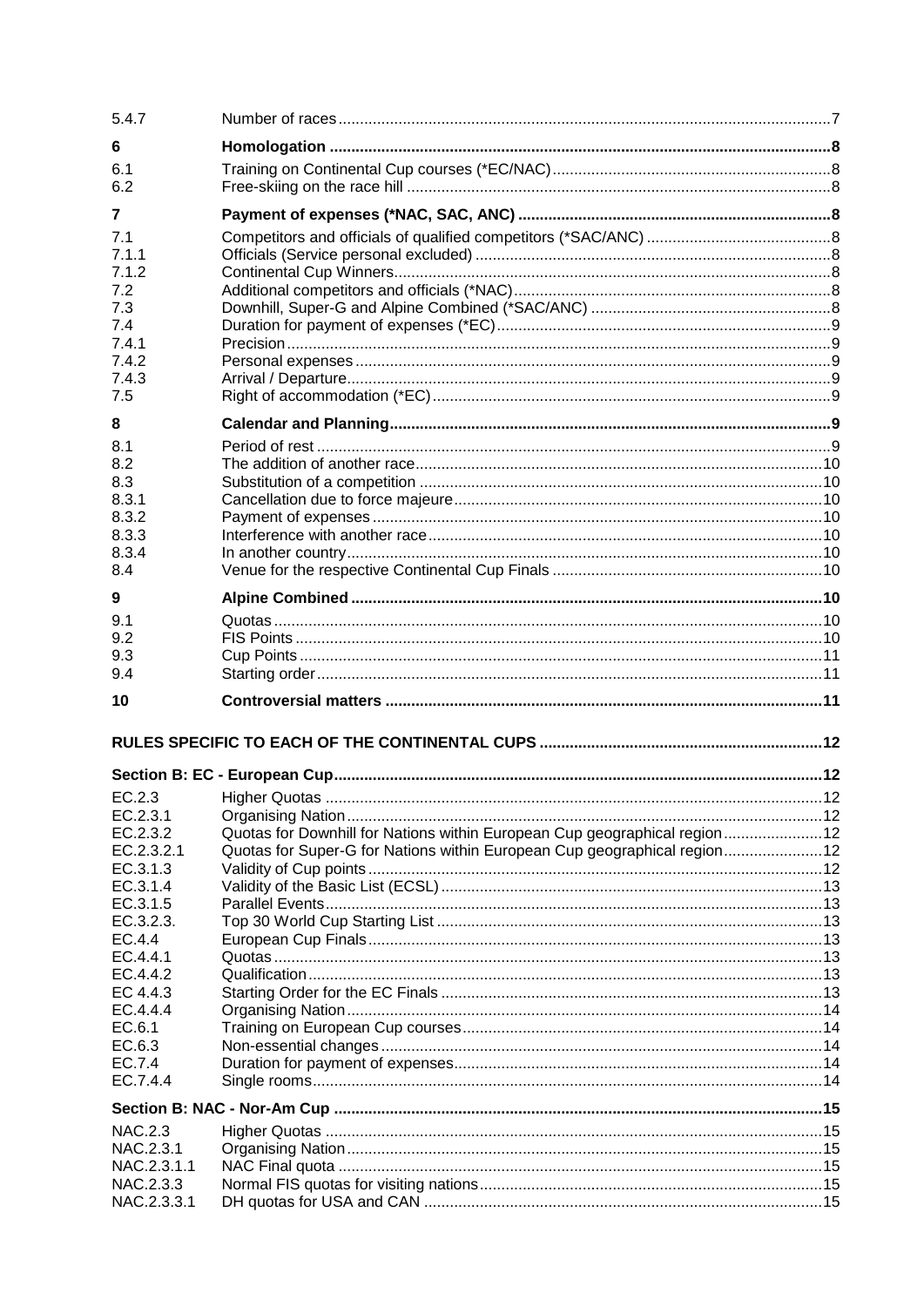| NAC.2.4.2              |  |
|------------------------|--|
| NAC.2.4.2.1            |  |
| NAC.2.4.3<br>NAC.2.4.4 |  |
| NAC.2.4.5              |  |
| <b>NAC.3.1</b>         |  |
| NAC.3.1.3              |  |
| <b>NAC.3.2</b>         |  |
| NAC.3.3.3              |  |
| <b>NAC.6.1</b>         |  |
| <b>NAC.7</b>           |  |
| <b>NAC.7.1</b>         |  |
| <b>NAC.7.2</b>         |  |
|                        |  |
| FEC.2.3                |  |
| FEC.2.3.1              |  |
| FEC.2.3.3.             |  |
| FEC.2.3.5              |  |
|                        |  |
| SAC.2.3                |  |
| SAC.2.3.1              |  |
| SAC.2.3.3              |  |
| SAC.2.3.4              |  |
| SAC 2.3.5              |  |
| SAC <sub>7</sub>       |  |
| <b>SAC.7.1</b>         |  |
| SAC.7.1.1              |  |
| SAC.7.2.1              |  |
|                        |  |
| ANC.2.3                |  |
| ANC.2.3.1              |  |
| ANC.2.3.3              |  |
| ANC.2.3.4              |  |
| ANC.2.4.2.1            |  |
| ANC <sub>7</sub>       |  |
| ANC.7.1                |  |
| ANC.7.1.1              |  |
| ANC.7.2.1              |  |
|                        |  |
| Α.                     |  |
| A.1                    |  |
| A.2                    |  |
| В.<br>B.1              |  |
| B.2                    |  |
| С.                     |  |
| C.1                    |  |
| D.                     |  |
| D.1                    |  |
|                        |  |
| D.1.1                  |  |
| D.2                    |  |
| D.3                    |  |
| D.4                    |  |
| D.5                    |  |
| D.6                    |  |
| D.7<br>Е.              |  |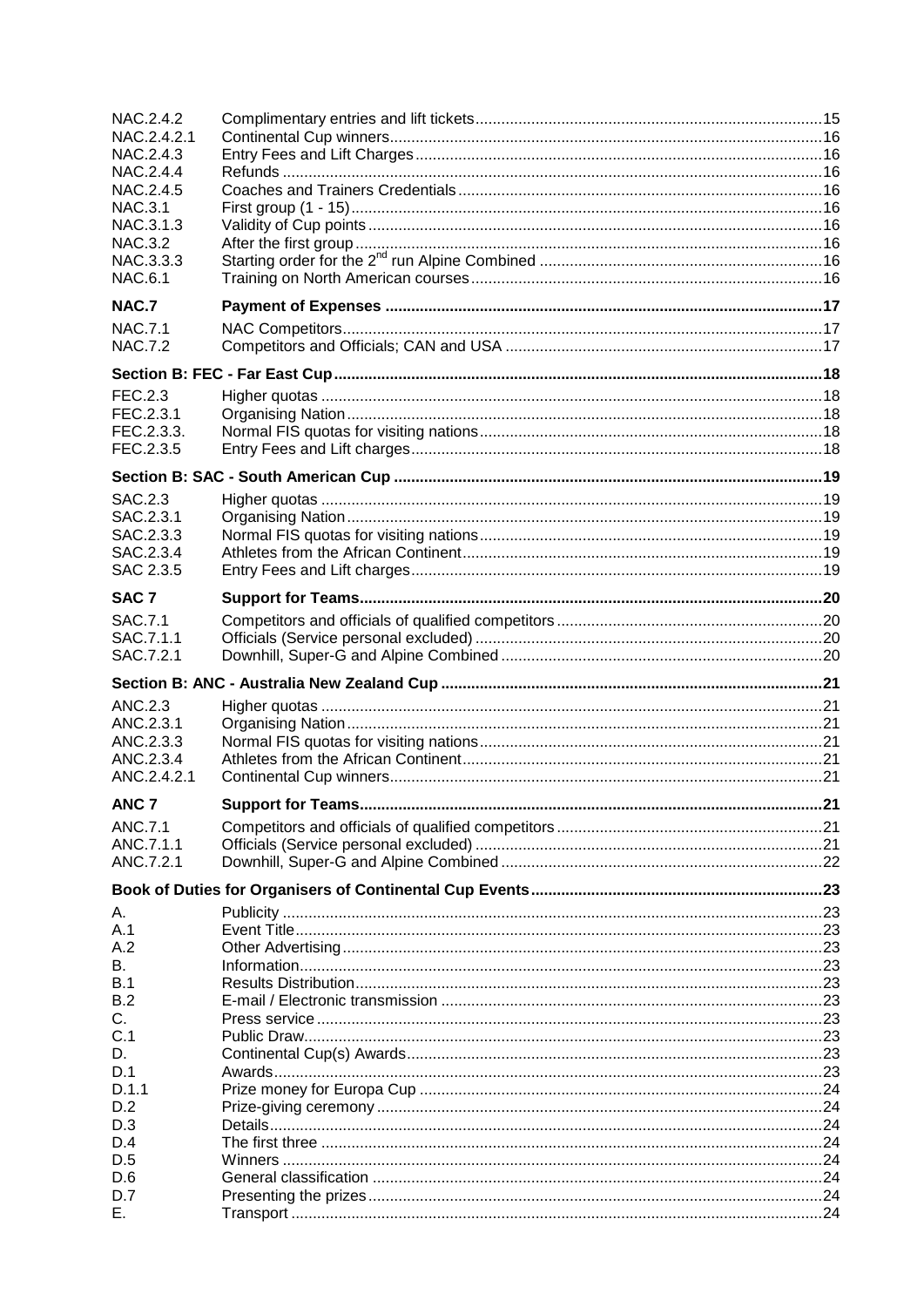| E.1          |  |
|--------------|--|
| F.           |  |
| F.1          |  |
| G.           |  |
| G.1          |  |
| G.2          |  |
| G.3          |  |
| Н.           |  |
| Ι.           |  |
| 1.1          |  |
| 1.2          |  |
| $J_{\rm{L}}$ |  |
| J.1          |  |
| J.2          |  |
| J.3          |  |
| J.4          |  |
| J.5          |  |
| Κ.           |  |
| L.           |  |
|              |  |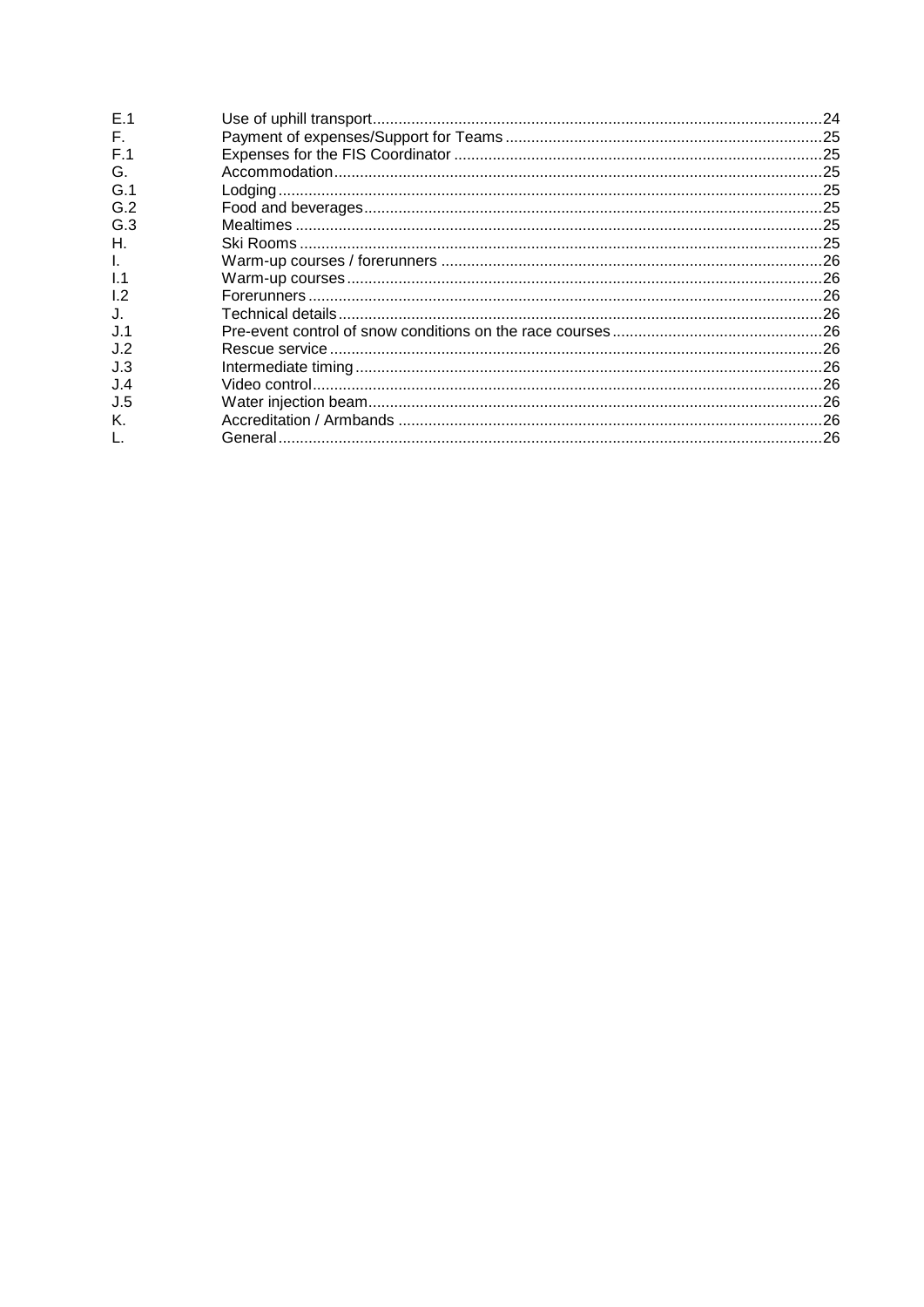# **CONTINENTAL CUP RULES**

# **Section A: Rules Applicable to all Continental Cups**

Section A defines the Continental Cup Rules that are interchangeable between the five Continental Cups.

*Where indicated by an \* this refers to the relevant Cup in Section B for specific rules which apply to the Continental Cup concerned.*

# **1 General**

All events in the Continental Cup Series will be conducted under the rules and regulations of the International Ski Federation (ICR and COC: Section A), and the respective Continental Cup Committee and National Ski Associations (Cup Rules: Section B). Rule changes can only be made at the spring meeting, before the start of the season (July  $1<sup>st</sup>$ ).

# **2 Qualification**

*Qualification standards*

The qualification standards and quotas will be established before each season, after agreement with the Alpine Committee. They cannot be modified during the season.

# **2.1 Basic Quota**

Each nation is entitled to a basic quota of two (2), three (3) in DH events, on condition that these competitors have a maximum of 140 FIS points (SAC, ANC 160 FIS points in SL or GS, 180 FIS points in SG, DH or AC) on the valid FIS points list, as follows:

Slalom and Giant Slalom: in any of the five events

- Downhill and Alpine Combined (with DH): in Downhill or Super-G

Super-G and Alpine Combined (with SG): in Downhill, Super-G or Giant Slalom

# **2.2 National Quotas**

Each National Association's additional quota will be determined by the number of competitors ranked in the top 100 in the event concerned, according to the FIS points lists. (SAC & ANC July FIS points list). The following quotas are valid for each National Association:

|   | 0 qualified competitors | $(0 + 2)$ | $= 2$ entries  |
|---|-------------------------|-----------|----------------|
|   |                         |           | $=$ 3 entries  |
| " | "                       | $(2 + 2)$ | $= 4$ entries  |
| " | $\mathbf{G}$            | $(3 + 2)$ | $= 5$ entries  |
| " | $\mathbf{G}$            |           | $= 6$ entries  |
| " | $\mathbf{G}$            | $(5 + 2)$ | $= 7$ entries  |
| " | $\mathbf{G}$            | $(6 + 2)$ | $= 8$ entries  |
| " | $\mathbf{G}$            |           | $= 9$ entries  |
| " | $\mathbf{G}$            |           | $= 10$ entries |

*2.2.1 Quotas for Downhill, Super-G and Alpine Combined at one event* In the case of Downhill, Super-G and Alpine Combined taking place during

one event, the nation's higher quota, Downhill, Super-G or Alpine Combined is valid in all of the three events. This is also valid for the additional start quota of a Continental Cup event winner.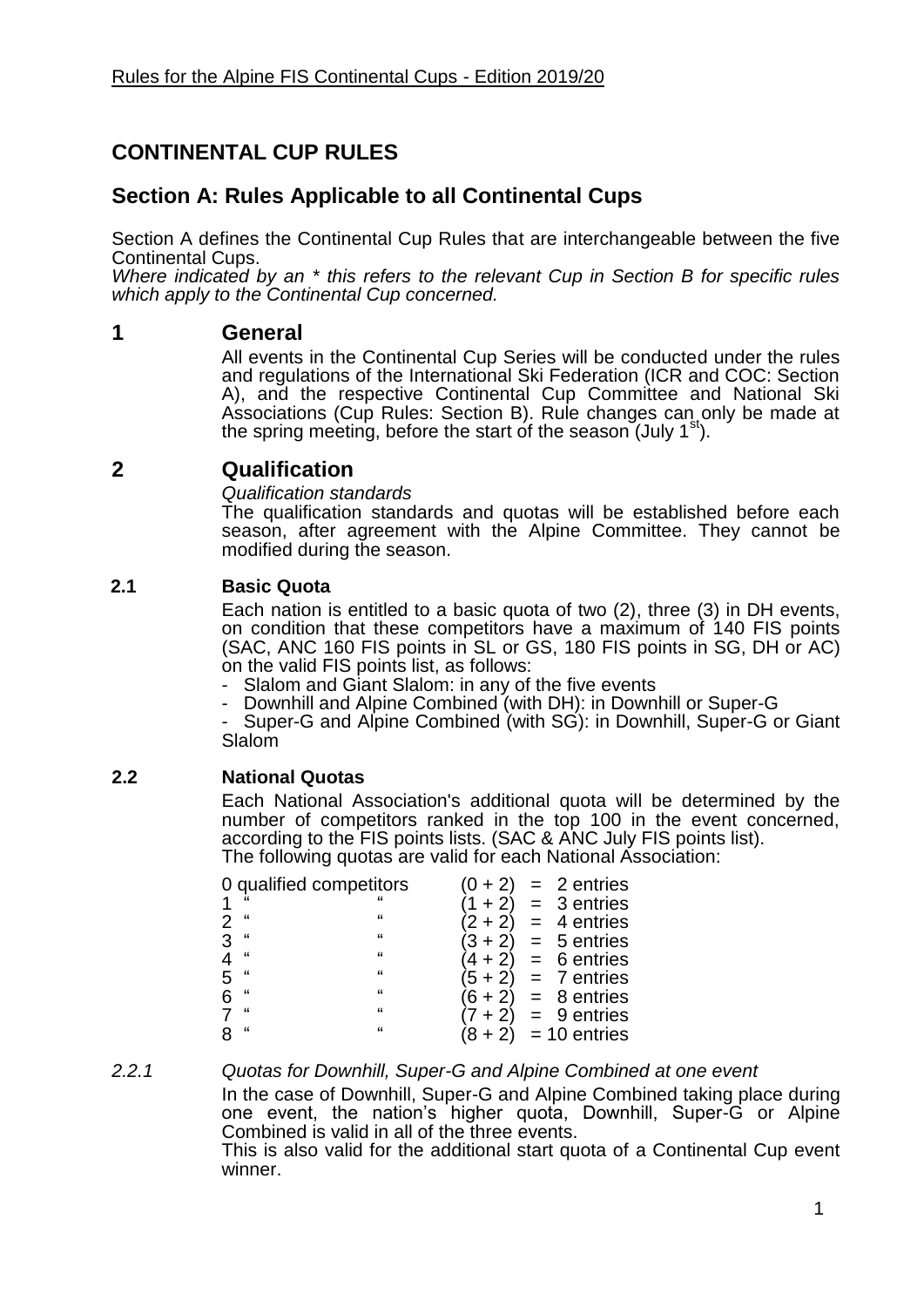#### *2.2.1.1 Quotas for Giant Slalom and Slalom at one event (EC)* In case of Giant Slalom and Slalom taking place during one event, the nation's higher quota, Giant Slalom or Slalom is valid in both events. This is also valid for the additional start quota of a Continental Cup winner.

# *2.2.2 Condition for individual qualification*

In order to be eligible to start in Continental Cup races any competitor, with the exception of the basic quota, must be ranked in the top 350 on the valid FIS points list in the event concerned when there is only one event taking place, or in one of the events at the event as follows:

- Downhill/ Super-G/ Alpine Combined, Super-G/ Giant Slalom/ Alpine Combined, Slalom/ Giant Slalom.

#### **2.3 Organising Continental Cup and Host Nation (\*All Cups)**

The organising Continental Cup has the possibility to increase the quotas within its own Continental Cup whereby art. 2.2.1 condition for personal qualification need not apply. However, this cannot exceed the normal FIS race quotas.

#### **2.4 Winners of Continental Cup Series**

The nation of the winning competitor is entitled to one additional start quota in that Continental Cup in the event concerned, for the following season.

#### **2.5 Additional Competitors for Downhill training**

#### *2.5.1 Quotas for Downhill training (if only DH is scheduled)*

For teams of up to 7 qualified competitors (national quota 4 / basic quota 3), 2 (two) additional competitors are allowed to participate in official Downhill training. For teams of 8 - 15 (national quota 5 - 12 / basic quota 3), 3 (three) additional competitors are allowed to participate in official Downhill training. These additional competitors for training must fulfil the minimum qualification requirement, according to 2.1.

#### *2.5.2 Quotas for Downhill and Alpine Combined training*

In case of DH and AC at the same venue, the maximum number of competitors registered for training may not exceed the higher quota (basic quota + national quota + additional competitors for training) plus 50 %, plus COC winner.

#### **2.6 Applications for entry**

#### *2.6.1 Inscriptions and entry deadlines*

All entries must be sent to the respective Organisers or National Association (as stated in the FIS calendar) at least seven (7) days in advance of the first race (tech) or official training (speed).

Entries not made according to the rules shall not be entitled to accommodation expenses.

# **3 Start order**

#### **3.1 First group (1 - 15) (\*NAC)**

The first group (1 - 15) will be determined on the basis of the respective Cup points. In the case of a points tie for  $7<sup>th</sup>$  (SL/GS) or  $15<sup>th</sup>$  place (all events) the group will be expanded accordingly.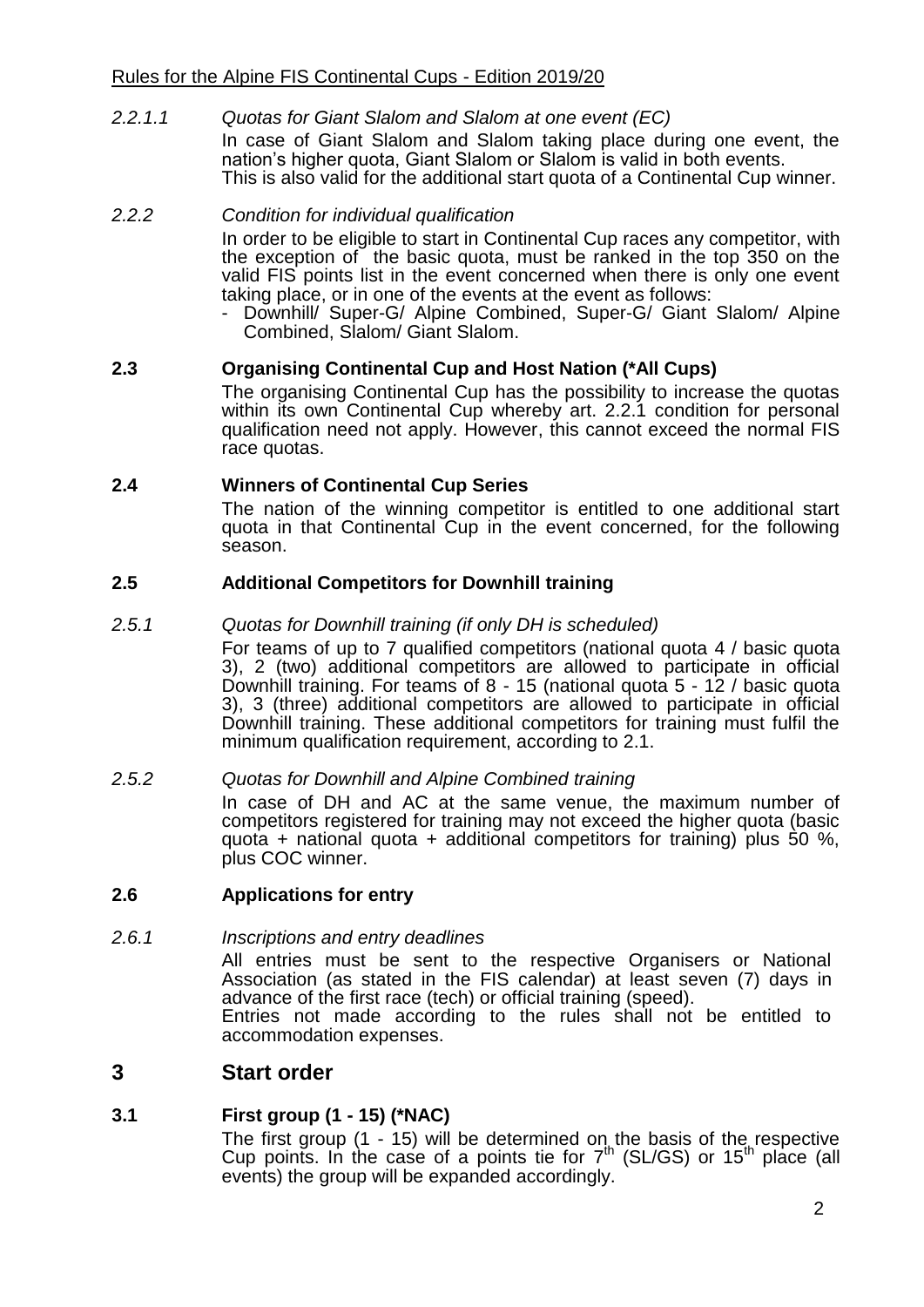If there are not 15 competitors with respective Cup points, then the first group comprises only the competitors with respective Cup points.

*3.1.1 Choice of Start Numbers/Draw*

*GS/SL: 1 st group (1 - 15)*

The first group is sub-divided into two groups: (1 - 7) and (8 - 15). The start numbers are then drawn by double-draw from within these groups.

# *DH/SG/AC: 1 st group (1 - 15)*

The  $1<sup>st</sup>$  group competitors and the special group (art. 3.2.1) competitors may choose their start number from between 1 - 30. The remaining start numbers from 1 - 30 will be drawn amongst the rest of the competitors within the top 30.

#### *3.1.2 Public Draw, procedure and social program*

If several competitors miss a public choice/draw of start numbers for DH/SG, they will be drawn from the remaining numbers. If only one competitor misses the draw, he (she) will be allocated the remaining number.

In SL/GS, they will be drawn from the highest numbers (for example 15, 14,…); if only one competitor misses, he (she) will be allocated the highest number (15).

At a non-public choice of start numbers the team-captains may choose for their competitors (Downhill/Super-G).

# *3.1.3 Validity of Cup points (\*EC/NAC)*

The final event ranking in the Cup is used as race result with a validity defined in art. 3.1.3. in the next season.

The first ranked has 100 points, the 30<sup>th</sup> ranked has 1 point. This ranking determines the first 30 competitors for the first race of the season. For the first race, if those 30 competitors who appear on the basic list are not present, the missing places will be filled up by utilising previous season´s final event standings.

The Cup points achieved from the first race onwards in each event will be added to the basic list to determine the new ranking.

#### *3.1.4 Validity of the Basic List*

After the second (FEC, SAC, ANC), third (NAC in GS and SL events) race in that event in the current season the basic list will be deleted. In NAC for DH, SG and AC only two events will be used before the basic list is deleted. Only the Cup points gained in the current season count. European Cup: see art. EC 3.1.3 and 3.1.4.

# **3.2 After the first group (\*EC/NAC)**

After the 1<sup>st</sup> group the competitors start according to art. 3.2.1 (450 / 200) Cup points), followed by the present competitors ranked within the top 30 of the World Cup Starting List (WCSL). The following 15 competitors start according to the respective cup event standing, unless they are within one of the two above mentioned groups. Finally, 30 competitors of the respective cup event standing incl. the 450 points competitors are considered.

In case the first 30 competitors in Alpine Combined do not have Cup points, respectively FIS points in Alpine Combined, competitors will be considered according to the DH respectively SG FIS points - depending on which event will be held for the Alpine Combined.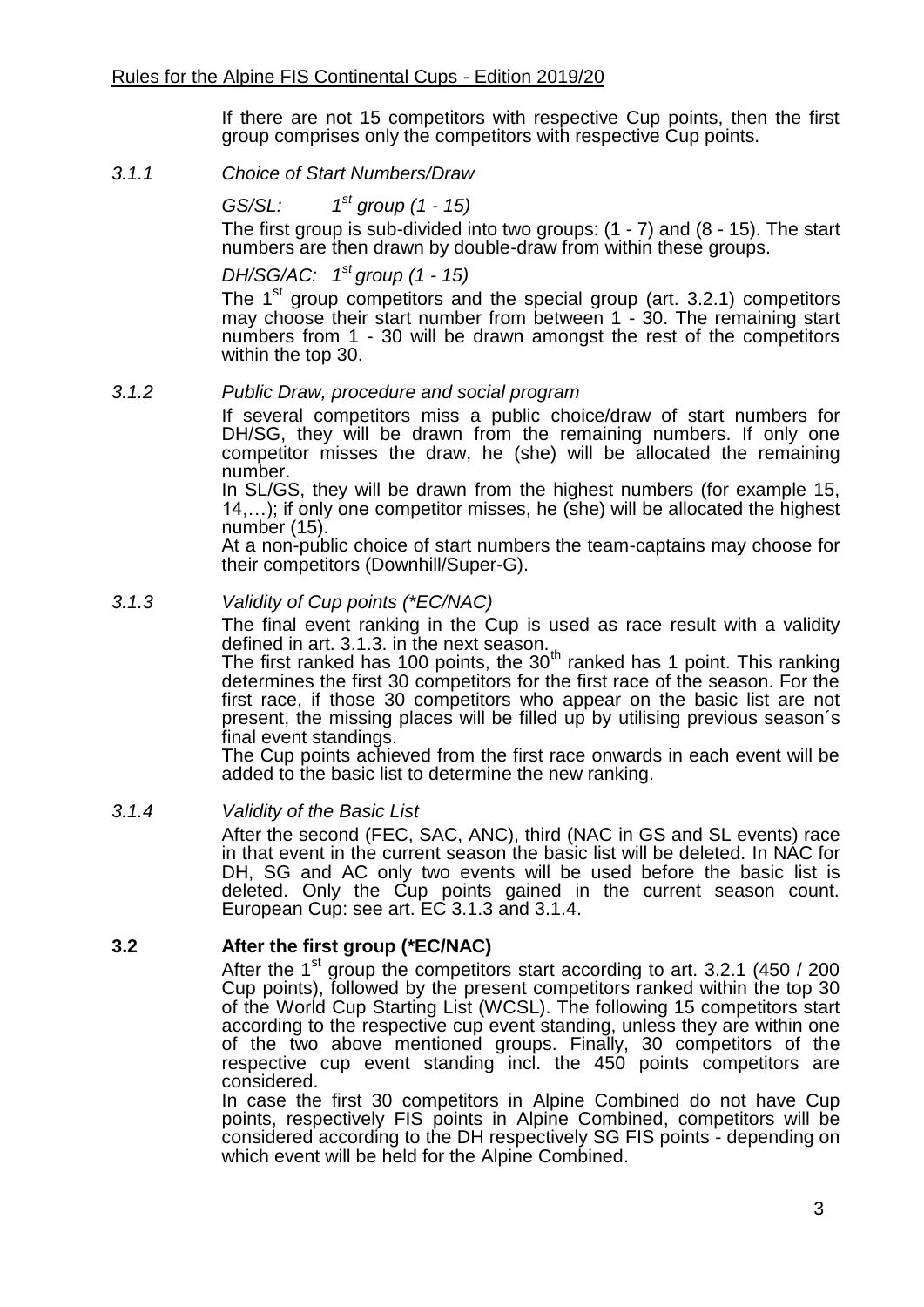The same procedure is valid for those competitors after start number 30 who do not have AC FIS points.

*3.2.1 Special Group: 450 (EC, NAC) 400 (FEC) 200 (SAC, ANC) Cup points* Competitors who have accumulated at least 450 (EC, NAC) 400 (FEC), 200 (ANC, SAC) Cup points in the overall classification in the past or current season of that Continental Cup may start as number 16 in all events in that Cup only, unless they have a right to start in the first 15. If there is more than one competitor with 450 (EC, NAC) 400 (FEC) 200 (SAC, ANC) Cup points then they start in the order of their Cup points in that event, or FIS points if they have no Cup points. If due to injury a competitor cannot make use of this facilitation, he may use it at the first 3 races of the following season. This is valid for a maximum of 3 starts irrespective of the events.

#### *3.2.2 Winner or qualifier from each Continental Cup starts 31.*

The Continental Cup event winners from the previous season (Southern Hemisphere same season), and best placed competitor from the respective Continent (including all competitors with the same total points as the winner or the best placed competitor from the respective continent) will be named on a separate list on the FIS Website.

These competitors have the right to start as number 31 in all the other Continental Cups, if he/she is not already ranked in the top 30. If there is more than one present, they will start in order of their Cup points in that event, or FIS points if they have no Cup points. This right is only valid for the event concerned.

#### **3.3 2 nd runs, Slalom, Giant Slalom and Alpine Combined**

# *3.3.1 Limitation for the 2nd run SL and GS*

Only the first 60 competitors who complete the first run are qualified.

# *3.3.2 Change Start order 2nd run*

The Jury has the right to decide not later than one hour before the start of the first run whether the reversed order shall be for the first fifteen or first thirty placed competitors from the first run.

# *3.3.3 Start order for the 2nd run Alpine Combined*

All competitors who complete the  $1<sup>st</sup>$  run correctly have the right to start in the  $2^{nd}$  run.

After clearing up the start list for the  $2<sup>nd</sup>$  run (there is no moving up to the top 30), the maximum best 30 competitors of the  $1<sup>st</sup>$  run start in the reversed order of the times achieved in the 1<sup>st</sup> run, followed by competitors according to their times of the  $1<sup>st</sup>$  run (31<sup>st</sup>, 32<sup>nd</sup>, etc.).

#### **3.4 Leader Bib**

The current leader or the best placed competitor present at the event in the respective Continental Cup and the actual Overall leader will compete in the leader bibs. For the first race of the season this is the winner of the previous season, for the second race this is the winner of the first race and for the third race and thereafter the leader bib is worn by the current leader of the series according to the respective Continental Cup standings. Points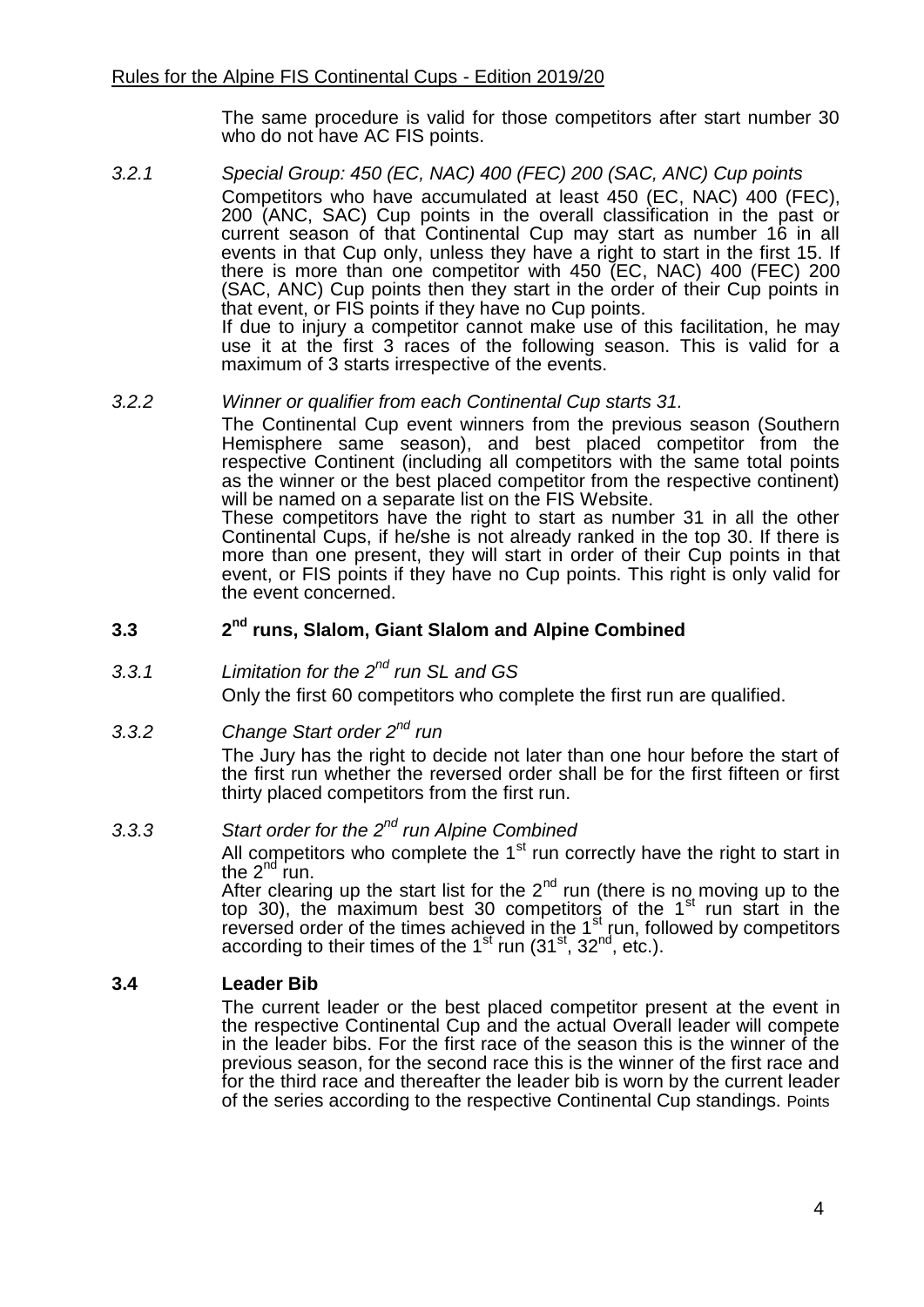# **4 Points**

# **4.1 Schedule**

Competitors ranked first to  $30<sup>th</sup>$  are awarded points in accordance with the following schedule:

| 1 <sup>st</sup>                                                                                                      | place              | 100                  | points       |                                                               | place        | 15             | points       |
|----------------------------------------------------------------------------------------------------------------------|--------------------|----------------------|--------------|---------------------------------------------------------------|--------------|----------------|--------------|
|                                                                                                                      | $\mathbf{u}$       | 80                   |              |                                                               | п            | 14             | $\mathbf{u}$ |
|                                                                                                                      | $\mathbf{H}$       | 60                   | $\mathbf{H}$ |                                                               | $\mathbf{H}$ | 13             | $\mathbf{H}$ |
| $2^{nd}_{3^{rd}}$<br>$4^{th}_{5^{th}}$<br>$5^{th}_{6^{th}}$<br>$8^{th}_{9^{th}}$<br>$10^{th}_{10}$<br>$11^{th}_{10}$ | $\pmb{\mathsf{H}}$ |                      | $\mathbf{H}$ | $16^{th}$<br>$17^{th}$<br>$18^{th}$<br>$19^{th}$<br>$19^{th}$ | $\mathbf{H}$ | 12             | $\mathbf{H}$ |
|                                                                                                                      | $\pmb{\mathsf{H}}$ | 50<br>45             | $\mathbf{H}$ |                                                               | $\mathbf{H}$ | 11             | $\mathbf H$  |
|                                                                                                                      | $\mathbf{H}$       | 40                   | $\mathbf{H}$ |                                                               | $\mathbf{H}$ | 10             | $\mathbf{H}$ |
|                                                                                                                      | п                  |                      | $\mathbf{H}$ |                                                               | $\mathbf{H}$ | 9              | $\mathbf{H}$ |
|                                                                                                                      | п                  |                      | $\mathbf{H}$ |                                                               | $\mathbf{H}$ | 8              | $\mathbf{H}$ |
|                                                                                                                      | п                  |                      | $\mathbf{H}$ |                                                               | п            | 7              | Ш            |
|                                                                                                                      | $\mathbf{H}$       | 36<br>32<br>29<br>26 | $\mathbf{H}$ |                                                               | $\mathbf{H}$ | 6              | $\mathbf{H}$ |
|                                                                                                                      | $\mathbf{H}$       | $\frac{24}{22}$      | $\mathbf{H}$ |                                                               | $\mathbf{H}$ | 5              | $\mathbf{H}$ |
|                                                                                                                      | $\mathbf{H}$       |                      | $\mathbf{u}$ |                                                               | $\mathbf{H}$ | 4              | $\mathbf{H}$ |
|                                                                                                                      | $\mathbf{H}$       | $\overline{20}$      | $\mathbf{H}$ |                                                               | $\mathbf{H}$ | 3              | $\mathbf{H}$ |
|                                                                                                                      | $\mathbf{H}$       | 18                   | $\mathbf{H}$ |                                                               | $\mathbf{H}$ | $\overline{2}$ | $\mathbf{H}$ |
| $12^{th}$<br>$12^{th}$<br>$13^{th}$<br>$14^{th}$<br>$15^{th}$                                                        | $\mathbf{u}$       | 16                   | $\mathbf{H}$ |                                                               | π            | 1              | $\mathbf{H}$ |
|                                                                                                                      |                    |                      |              |                                                               |              |                |              |

# **4.2 Several racers tied for one position**

If several racers are tied for one of the point-scoring positions, each tied racer receives the points corresponding to that position as indicated in art. 4.1. The following racers receive the points corresponding to their official classification in the race.

# **4.3 Time difference from the winning time**

If a competitor's overall time is more than eight percent (8%) greater than the winning time, no points will be awarded irrespective of the rank achieved.

# **4.4 Continental Cup Finals (\*EC)**

# **5 Classification and Continental Cup Winners**

# **5.1 Formula**

The formula determining the overall individual classification and the classification of each event is established before each season. In no circumstances can the formula be modified during the season.

# *5.1.1 Number of Results*

The formula will consist of the number of results used in the classification either for the whole season or for several periods.

# *5.1.2 Classification per event*

For the classification of the events (men and women) all results (Cup points) that a competitor has achieved in each of the five events will be counted.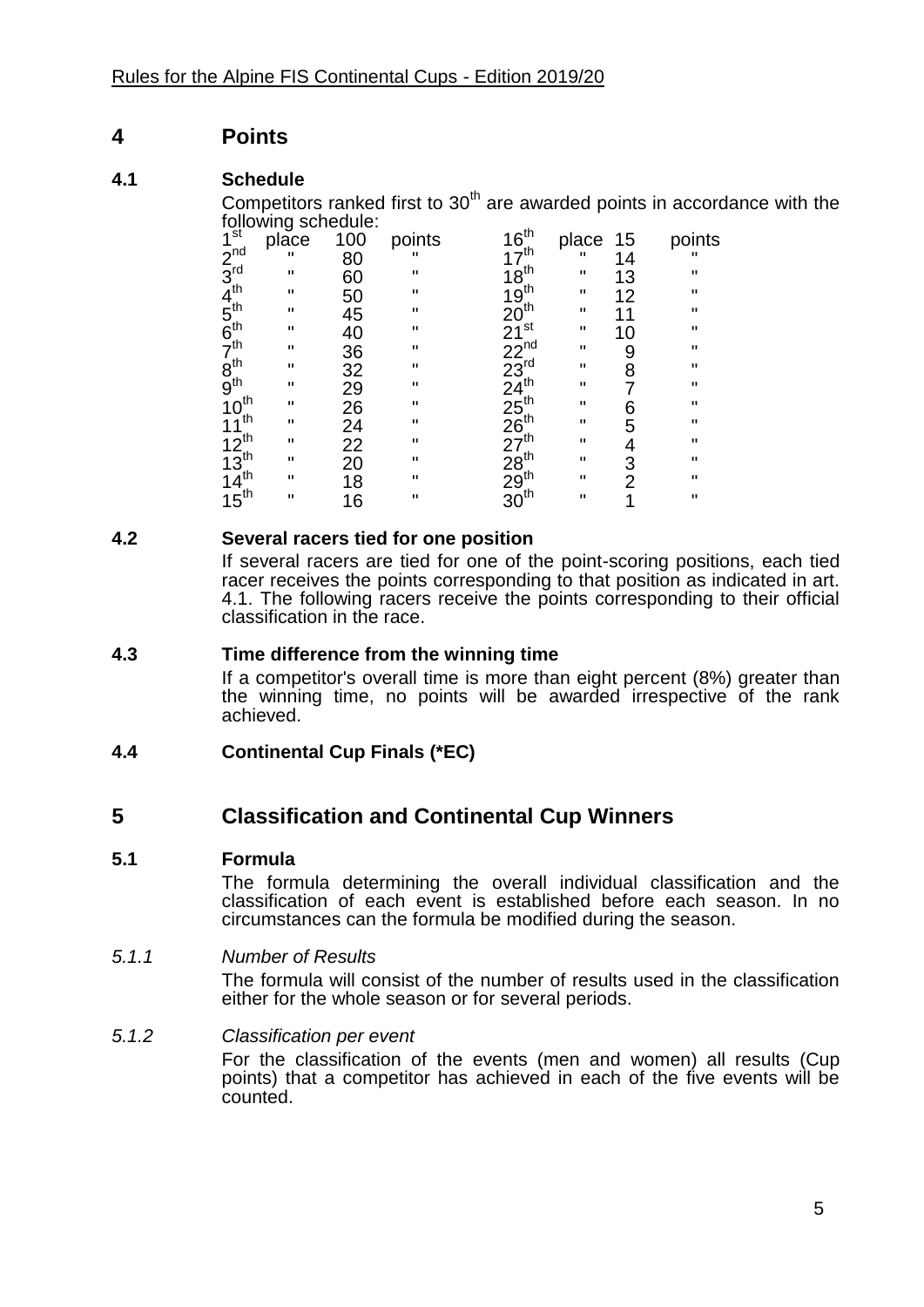# *5.1.3 Overall classification*

For the overall classification all results that a competitor has achieved (Downhill, Slalom, Giant Slalom, Super-G and Alpine Combined) will be counted.

#### *5.1.4 Competitors who attain the same rank*

If at the end of all the events, a number of competitors achieve the same position within the top six (6) positions in the overall classification, or, if in the classification of the events, a number of participants have achieved an equal number of points, then they shall be placed according to the number of their  $1^{\text{st}}$  places, then their  $2^{\text{nd}}$  places,  $3^{\text{rd}}$  places, etc.

If they cannot be classified by this system, they will each receive the medals corresponding to their placing.

#### **5.2 Men and Women**

The scoring system will be the same for men and women.

#### *5.2.1 Winner of the respective Continental Cup*

The competitors who have won the overall classification will be named "Winner of the respective Continental Cup".

#### *5.2.2 Winners of the events*

The winners of the events shall be honoured with the "Winner of the Downhill, Slalom, Giant Slalom, Super-G and Alpine Combined of the respective Continental Cup".

#### *5.2.3 Trophies*

The winners of the overall classification and classifications per event receive the respective Continental Cup.

#### *5.2.4 Medals*

The first three competitors of the overall classification and of each event receive medals.

#### **5.3 Nations Cup**

If a Nations Cup is awarded, it will be won by the nation which has achieved the highest number of points during the season in the five events adding together all the points for men and women and the team competitions.

#### **5.4 Personal qualification for World Cup**

The winners of the different events and Overall winners, or best placed competitor(s) from that Continent in the respective Continental Cups are personally qualified to compete in World Cup races in the event concerned for the season following their victory, with the exception of the World Cup Finals.

If the COC overall winner is already qualified in the event concerned, the National Ski Association cannot apply for an additional starting spot to replace the overall winner.

The Overall winners receive this qualification only if in the corresponding Cup speed events are held. For the Southern Hemisphere this is the same season. A valid list is published on the FIS website.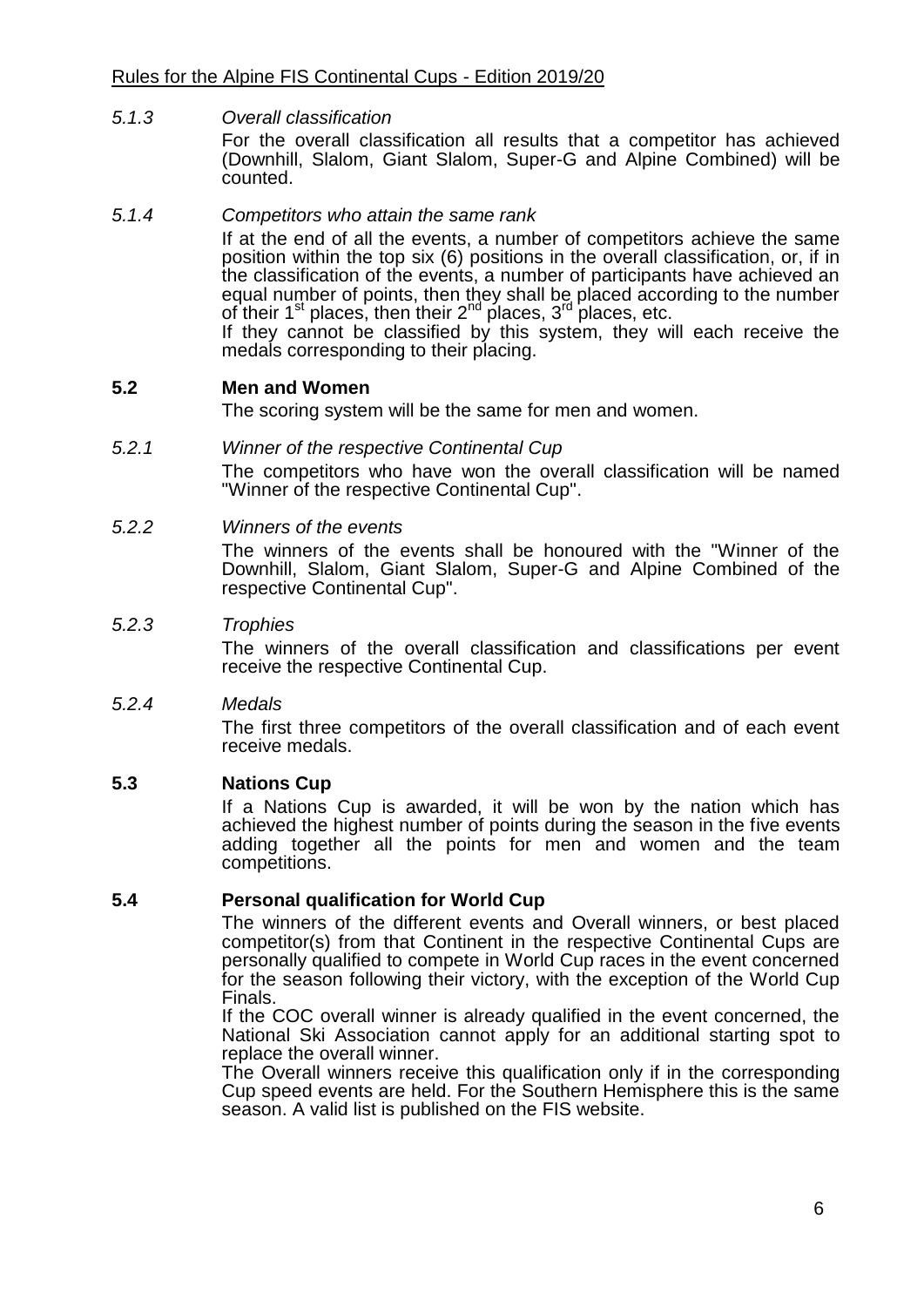*5.4.1 Number of qualified competitors from the event standings of each Continental Cup*

| European Cup:              | 3 competitors |
|----------------------------|---------------|
| Nor-Am Cup:                | 2 competitors |
| Far East Cup:              | 1 competitor  |
| South American Cup         | 1 competitor  |
| Australia New Zealand Cup: | 1 competitor  |

- *5.4.2 Geographical requirements (\*FEC)* Competitors are only eligible to qualify through the Continental Cup in the geographical region of which their National Association is a member. If the winner or competitor(s) in the World Cup qualifying positions comes from another continent, the personal start place(s) will be awarded to the best placed competitor(s) from the Continental Cup concerned. (\*FEC) Russian competitors will not be considered FEC members eligible to qualify in World Cup if they finish in qualifying positions.
- *5.4.3 Top 20 World Cup Start List (WCSL)* Competitors who are already ranked in the top 20 on the WCSL valid for the new season are not taken into consideration.
- *5.4.4 Three from the same nation (European Cup)* A maximum of three competitors from one nation in one event, excluding the COC overall winner may start in any one World Cup race. This also applies if two or more competitors from the same nation are tied in third place.
- *5.4.4.1 Two or three from the same nation (NAC)* A maximum of two competitors from one nation, excluding the COC overall winner may start in any one World Cup race. This also applies if there are two or more competitors from the same nation tied in second place.
- *5.4.4.2 Two from the same nation (FEC, SAC, ANC)* If two or more competitors from the same nation are tied in 1<sup>st</sup> place, only one may start in any one World Cup race, excluding the COC overall winner.
- *5.4.5 Conditions for Qualification* To be able to start in World Cup, the competitors qualified according to 5.4.1 must be ranked in the top 350 on the valid FIS points list in the event concerned.
- *5.4.6 FEC & ANC Downhill*

The Australia New Zealand and Far East Continental Cups Downhill Series may be carried out from within the standings of the other Continental Cup Series. It must be defined before the beginning of the respective competition season within which COC Series the qualification shall be reached.

*5.4.7 Number of races*

To be considered a Continental Cup Series valid for personal qualification for World Cup according to 5.4, a minimum of two valid results per event must be achieved, for Alpine Combined one result and at least 2 starts.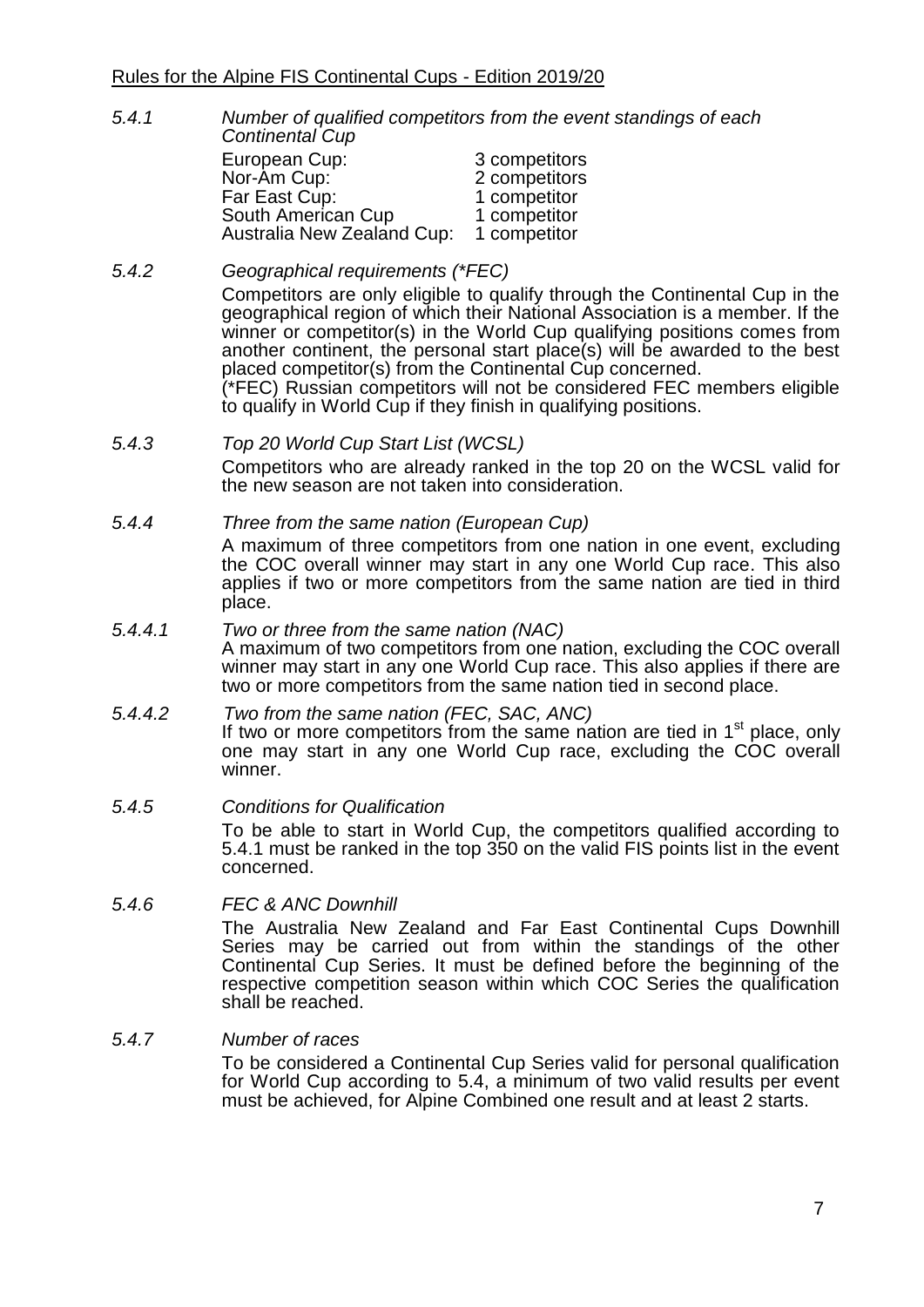# **6 Homologation**

All competitions must take place on homologated courses. The Organiser expressly confirms that all courses chosen for the Alpine FIS Continental Cup events have been homologated.

The courses and the situation of the finish area must conform to the criteria fixed for the FIS Continental Cup. Also, the basic preparation of Continental Cup courses must be guaranteed by snow-making facilities with sufficient capacity.

# **6.1 Training on Continental Cup courses (\*EC/NAC)**

If training on courses to be used for Continental Cup races is possible, this is to be made available for all competitors who have entered and not restricted.

# **6.2 Free-skiing on the race hill**

If free-skiing on the race hill is organised on the day before the race for SG, GS and SL races, the respective Continental Cup calendar must permit all competitors to participate.

# **7 Payment of expenses (\*NAC, SAC, ANC)**

Each team with qualified competitors has the cost of food and lodging paid by the Organiser as follows:

# **7.1 Competitors and officials of qualified competitors (\*SAC/ANC)**

100% for officials according to art. 7.1.1 and the competitors who actually started the race and are ranked in the top 75 of the valid FIS points list in the event concerned.

#### *7.1.1 Officials (Service personal excluded)*

for a team of  $1 - 2$  qualified\* competitors:  $= 1$  person for a team of  $3 - 5$  qualified\* competitors:  $= 2$  persons for a team of  $6 - 10$  qualified\* competitors:  $= 3$  persons \* 'qualified': competitors qualified for reimbursement of expenses

# *7.1.2 Continental Cup Winners*

In the events where the expenses are paid, the food and lodging for the named Continental Cup event winner or qualifier are to be paid according to art. 7.4, even if they are not ranked in the top 75 on the valid FIS points list (annex 3.2.2). Officials not included.

# **7.2 Additional competitors and officials (\*NAC)**

For the additional competitors who do not meet the above qualification, and additional officials of each team whose expenses will not be paid according to the preceding quotas, as well as for officially entered team service personnel, the maximum price that can be charged for complete room and board is CHF 90.-- per day or equivalent for the duration of the event. This includes one training day before the first race for technical events. This is a maximum price. In case the normal price of the hotel is lower, only the normal price may be charged.

# **7.3 Downhill, Super-G and Alpine Combined (\*SAC/ANC)**

For all Downhill, Super-G and Alpine Combined races no costs for food and lodging have to be paid by the OC for competitors and officials. Art.7.2 applies: For competitors, officials and officially entered team service personnel, the maximum price that can be charged for complete room and board is CHF 90.- per day or equivalent.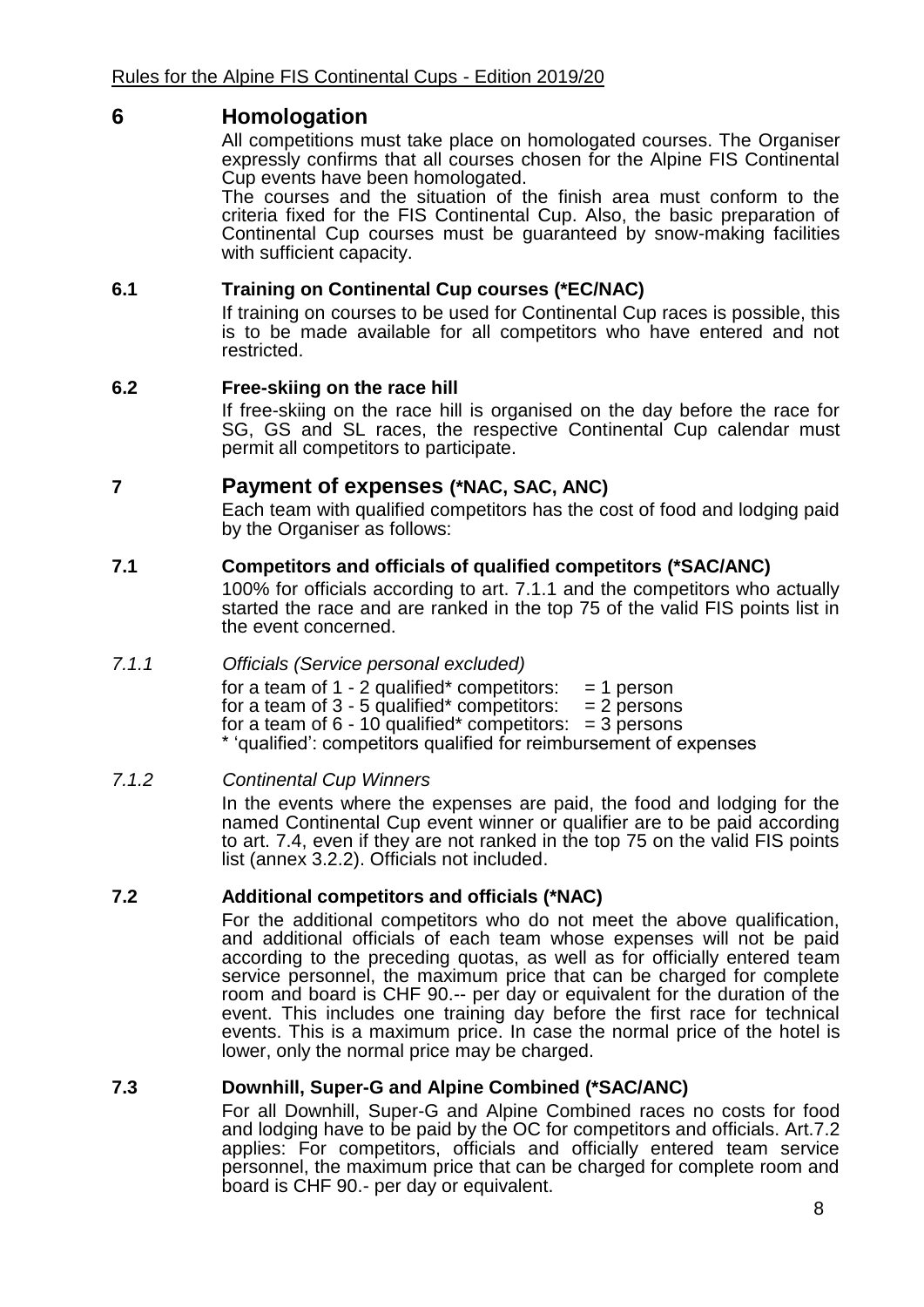# **7.4 Duration for payment of expenses (\*EC)**

Expenses for lodging and food must be paid from the dinner of the night before the first competition to the lunch after the last competition. The organiser or the hotel manager may not demand the vacation of rooms earlier than 2 hours after the race by the teams on the day of the competition, or there must be at least an access to a changing room and shower after the race.

*7.4.1 Precision*

| for one technical event    | $=$ | 1 day, 1 night   |
|----------------------------|-----|------------------|
| for two technical events   | $=$ | 2 days, 2 nights |
| for three technical events | $=$ | 3 days, 3 nights |
| for four technical events  | $=$ | 4 days, 4 nights |

#### *7.4.2 Personal expenses*

Every team must pay personal expenses (beverages, telephones, etc.) directly to the hotel before departure.

Where requested, credit must be established in advance with hotels and accommodation by credit card or payment of a cash deposit on Check-In.

#### *7.4.3 Arrival / Departure*

In case of earlier arrival (1 night) or later departure (1 night) the maximum price that can be charged for complete room and board is CHF 90.-- per day or equivalent.

# **7.5 Right of accommodation (\*EC)**

Each National Association must announce to the Organisers the total number of team members (competitors, coaches, accompanying persons and service personnel) five (5) weeks before the event. Furthermore, the Organisers must be informed at the latest seven (7) days before the first official training or competition about the names of the team members, eventual changes to the arrival date and the originally registered size of the team, as well as an eventual withdrawal from the event. If this is not done, the Organising Committee will invoice the costs occurred for cancelled accommodation to the National Association concerned. Room reservations shall only be made through the OC, respectively another reservation is only possible in agreement with the OC.

# **8 Calendar and Planning**

The respective Continental Cup Series are organised each year according to the evaluation period as defined in the rules of the FIS points. Southern Hemisphere: July 1<sup>st</sup> - September 30<sup>th</sup>, Northern Hemisphere, November 15<sup>th</sup> - April 15<sup>th</sup>. No Continental Cup races which were cancelled may be re-scheduled to take place after the respective Continental Cup Final.

#### *Calendar Planning*

The design of the calendar for each competition season shall be determined by the respective Continental Cup Committee a minimum of one season in advance, where possible, in accordance with the general principles for Continental Cup calendaring. The nation concerned shall propose the specific venue(s), which are subject to approval by the respective Continental Cup Committee.

#### **8.1 Period of rest**

The Sub-Committee for the respective Continental Cup will establish a calendar that contains a rest period of at least 15 days.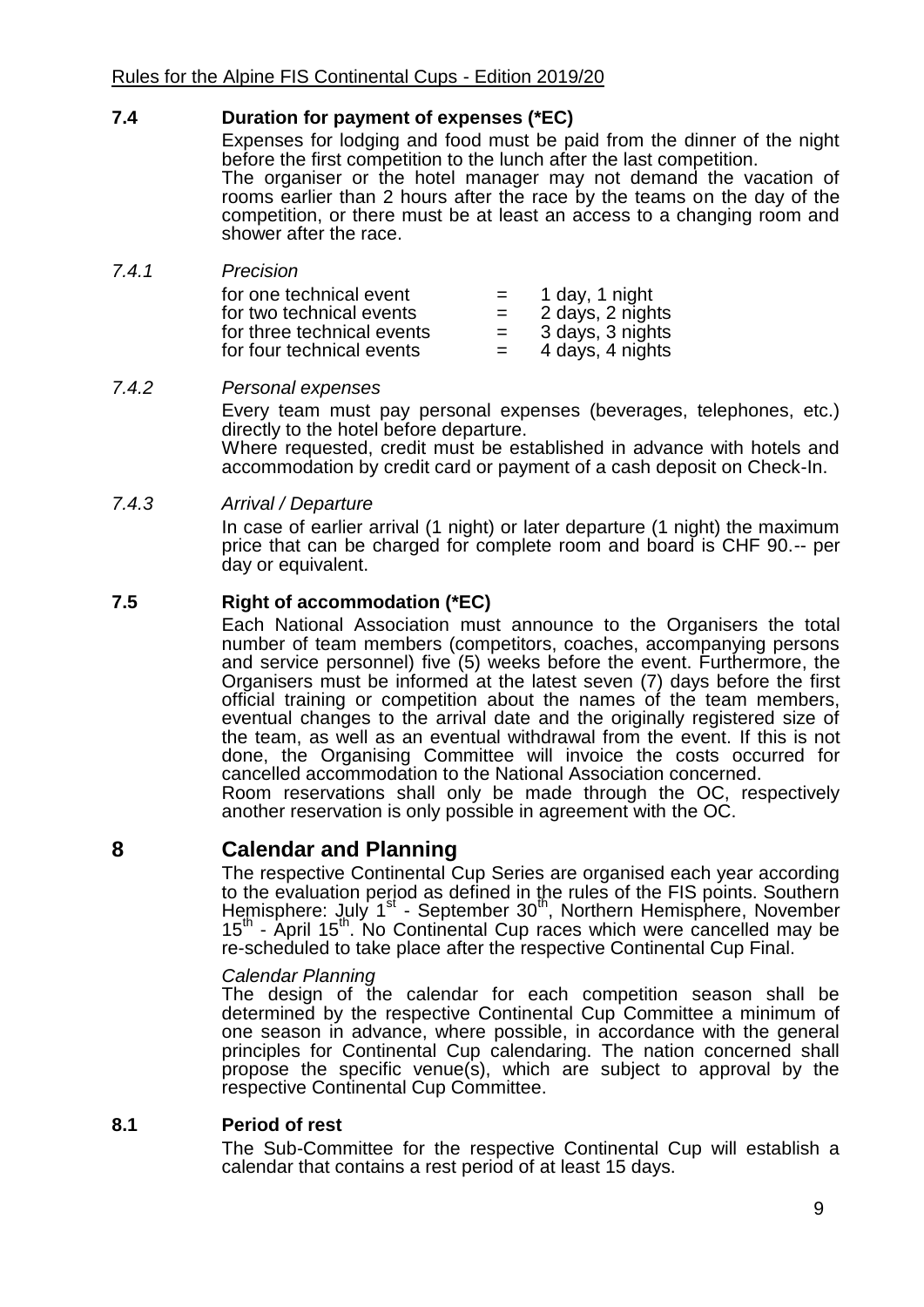## **8.2 The addition of another race**

The Organiser of a Continental Cup event is forbidden to add any further FIS races to his program, if this event has not already been included in the International Ski Calendar. Under no circumstances must this race disrupt the Continental Cup program concerned.

#### **8.3 Substitution of a competition**

#### *8.3.1 Cancellation due to force majeure*

If a race has to be cancelled due to "force majeure", a replacement race of the same event may be organised in another location. The NSA of the original organiser must confirm the location for the replacement within a maximum of ten (10) days from the cancellation date. Afterwards a location in another country can be appointed. Such a change must be approved by the Chairman of the Sub-Committee of the respective Continental Cup or by his nominee. Such a replacement race may not be added on to another FIS race.

#### *8.3.2 Payment of expenses*

In the case of replacement in another location, the payment of expenses by the Organisers for full board is fixed at:

50% for officials according to art. 7.1.1 and the competitors who actually started the race and are ranked in the top 75 of the valid FIS points list in the event concerned.

#### *8.3.3 Interference with another race*

A replacement race must in no way interfere with the organising of another race which already figures in the respective Continental Cup calendar.

#### *8.3.4 In another country*

If a replacement race is organised in a country other than the originally foreseen, the actual organising National Association is entitled to the additional host participation rights according to art. Section B 2.3.

#### **8.4 Venue for the respective Continental Cup Finals**

The final competitions counting for the respective Continental Cup final will be awarded by the Sub-Committee concerned on a rotational basis, based on the proposals submitted and taking into consideration the possible snow conditions.

# **9 Alpine Combined**

The Alpine Combined consists of DH or SG and one SL run.

#### **9.1 Quotas**

Each country has the quota from Alpine Combined. The increased quota for the organising nation is valid. In case a country does not have an Alpine Combined quota, the quota will be calculated from either DH or SG, depending on which Alpine Combined is held (DH & SL or SG & SL).

#### **9.2 FIS Points**

FIS points are awarded for speed events (DH or SG) in Nor-Am and Europa Cup only if the competitor has completed both runs.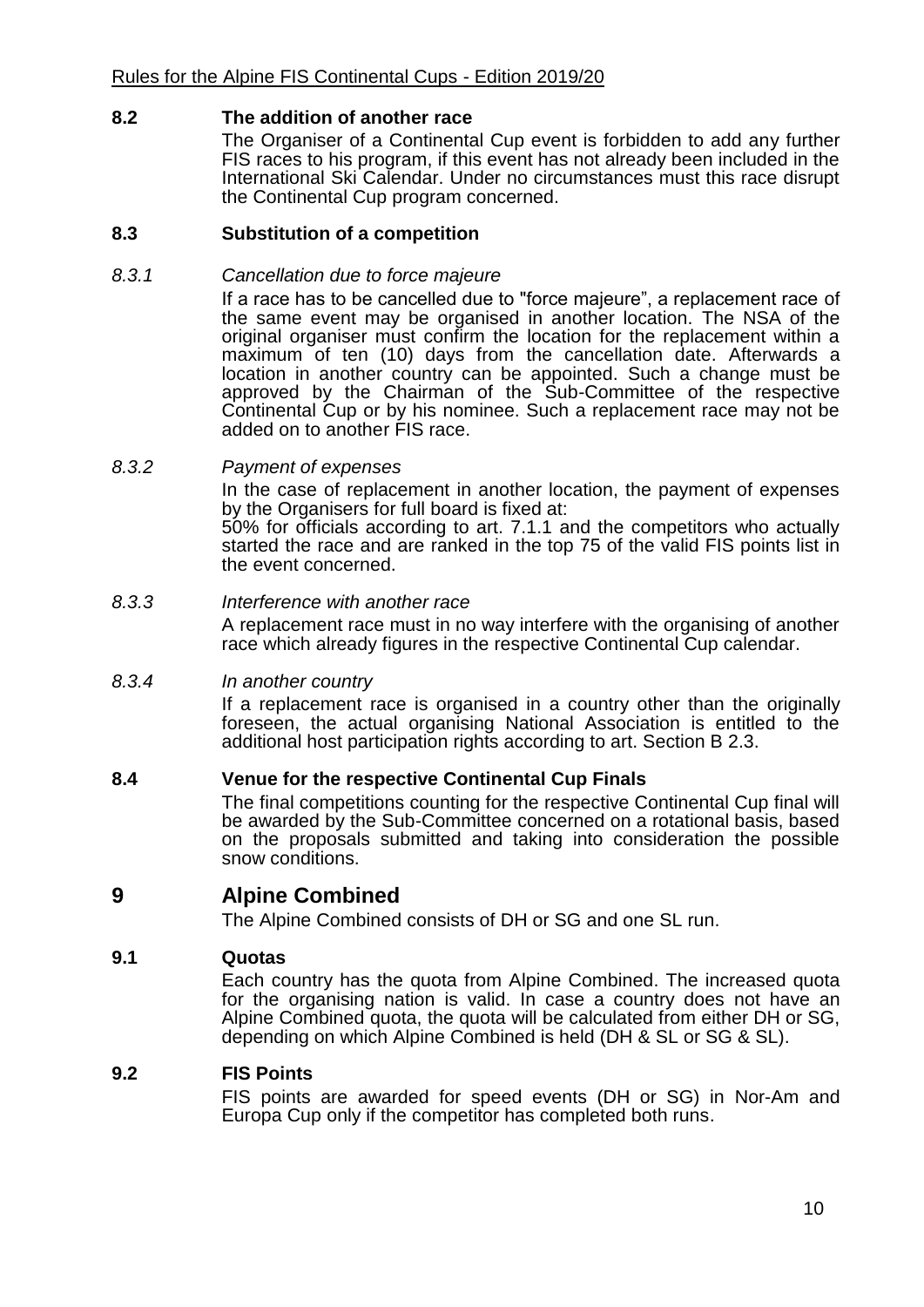#### **9.3 Cup Points**

The result from the Alpine Combined (DH & SL or SG & SL) will be considered for the corresponding Alpine Combined and the Overall Cup standings (points according to art. 4.1).

#### **9.4 Starting order**

- *9.4.1* At the first Alpine Combined of the season the starting order for DH or SG respectively SL is made according to art. 3.1.1.
- 9.4.2 All competitors who complete the 1<sup>st</sup> run correctly have the right to start in the  $2^{nd}$  run.

# **10 Controversial matters**

For all controversial matters during a competition that cannot be resolved by the present rules, the Technical Delegate of this competition will call together the respective Continental Cup Committee members present. Together they make by simple majority vote a decision which must be submitted for agreement at the next meeting of their respective Continental Cup. If there are no members present consultation shall be done with the respective Chairman, Vice-Chairman and/or Continental Cup Coordinator.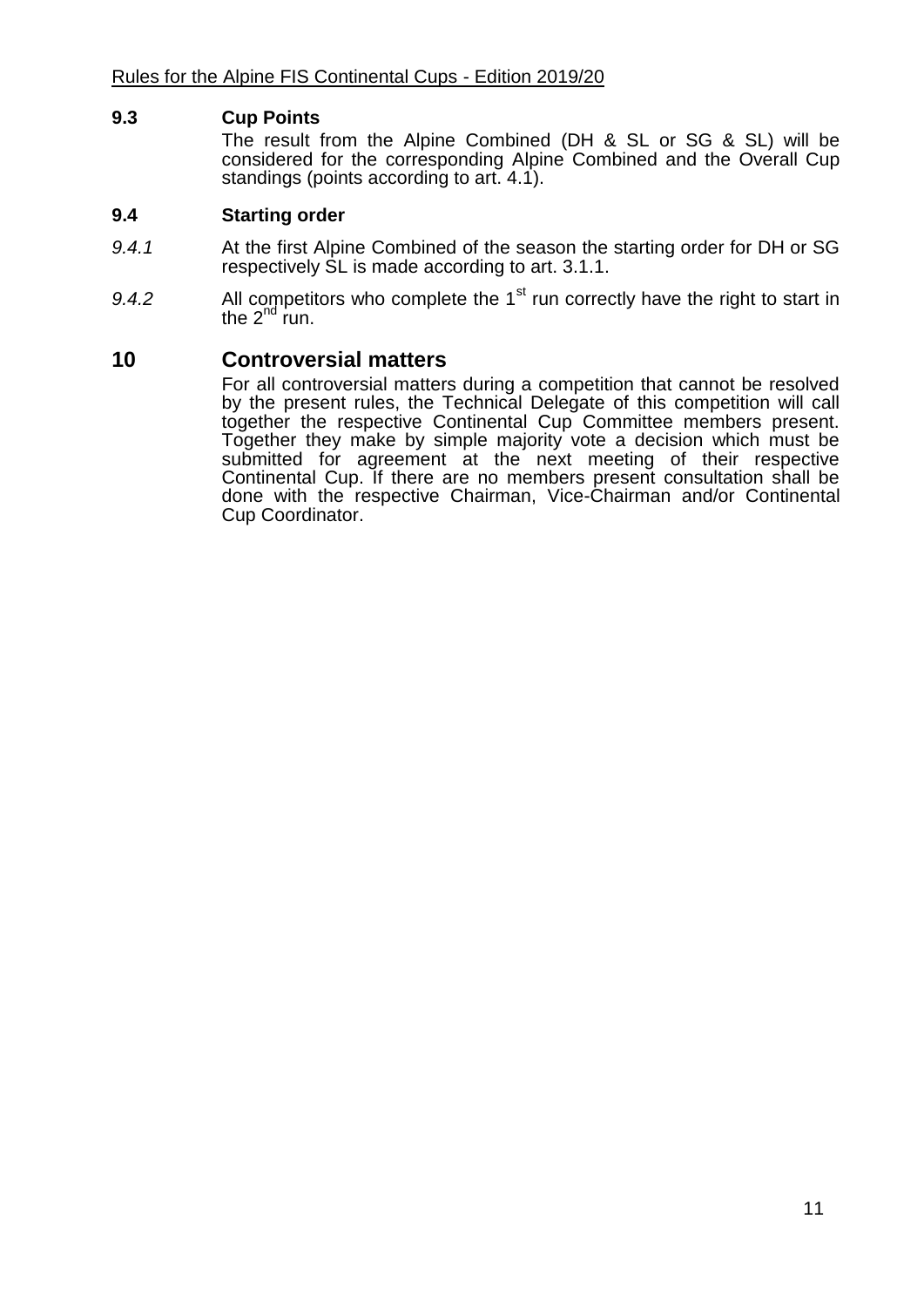# **RULES SPECIFIC TO EACH OF THE CONTINENTAL CUPS**

# **Section B: EC - European Cup**

# **EC.2.3 Higher Quotas**

#### *EC.2.3.1 Organising Nation*

The organising National Association has the possibility to increase its normal quota as follows. The organising association has in any case a minimum quota of 10 competitors.

|                                             | Women  | Men     |
|---------------------------------------------|--------|---------|
| Downhill / Alpine Combined multiply by four |        | multipl |
| Super-G / Alpine Combined multiply by three |        | multipl |
| Slalom / Giant Slalom                       | double | double  |

ultiply by three ultiply by three

#### *Slalom and Giant Slalom:*

The additional competitors must be ranked in the top 500 of the FIS points list in at least one of the five events.

#### *Downhill, Super-G and Alpine Combined:*

The organising nation may enter up to a total of 6 competitors qualified according to the basic quota (art 2.1). The additional competitors must be ranked in the top 500 of the FIS points list in Downhill, Super-G or Giant Slalom.

*EC.2.3.2 Quotas for Downhill for Nations within European Cup geographical region* Nations within the European Cup geographical region are entitled to higher quotas (according to the following key). These are stated on the published Continental Cup quota lists. The additional competitors must be ranked in the top 500 of the FIS points list in Downhill or Super-G.

| Women | up to 16 start places |
|-------|-----------------------|
| Men   | up to 13 start places |

*EC.2.3.2.1 Quotas for Super-G for Nations within European Cup geographical region* Nations within the European Cup geographical region are entitled to higher quotas (according to the following key). These are stated on the published Continental Cup quota lists. The additional competitors must be ranked in the top 500 of the FIS points list in Downhill, Super-G or Giant Slalom.

| Women | up to 15 start places |
|-------|-----------------------|
| Men   | up to 12 start places |

# *EC.3.1.3 Validity of Cup points*

The final ECSL (European Cup Starting List) is used with a validity defined in art. 3.1.4. in the next season. This will be the ranking valid for the first race. The Cup points achieved from the first race onwards in each event will be added to remaining ECSL points from the past season.

If a competitor has not started in any race during the period from October  $15<sup>th</sup>$  to April 15<sup>th</sup> due to injury, the National Ski Association may apply for the approval of a status as injured in the ECSL for the upcoming season; the application to be submitted by 30<sup>th</sup> April latest. If the status as injured is approved, the competitor will be added in the ECSL of the respective event(s) for the coming season (in the final position achieved in the previous season).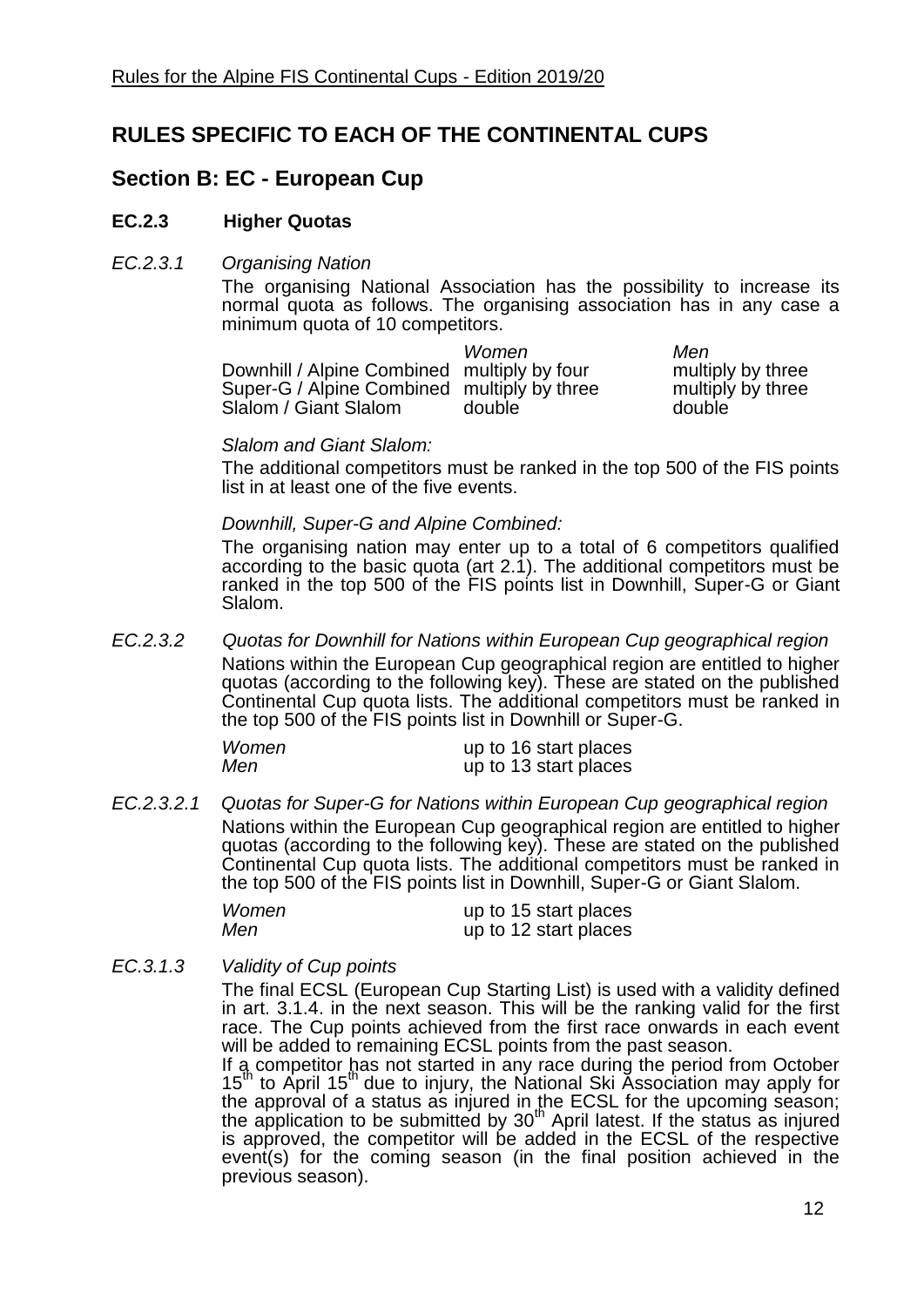#### *EC.3.1.4 Validity of the Basic List (ECSL)*

The sum of the ECSL points of the past season in the respective event will be divided by four in Technical events, three in Speed events and two in Alpine Combined. This will establish the points that will be deleted after each race.

At the EC Finals only EC points achieved in the current season are valid for the starting order.

#### *EC.3.1.5 Parallel Events*

The points scored in the parallel events will not count for the ECSL (European Cup Starting List) in the event concerned (GS or SL). These points will be added prior to the EC Finals to define the final ranking in the events concerned.

#### *EC.3.2.3. Top 30 World Cup Starting List*

Competitors, who are ranked in the top 30 of the valid World Cup Starting List (WCSL) in the respective event, may start after the first group and the special group (art. 3.2.1). If there is more than one present, they will start in order of their Cup points in that event, or FIS points if they have no Cup points.

# **EC.4.4 European Cup Finals**

#### *EC.4.4.1 Quotas*

Each nation is entitled to participate with their valid quotas. In the case of Downhill, Super-G and Alpine Combined (or Giant Slalom and Slalom) taking place at one event, the nation's higher quota in Downhill, Super-G or Alpine Combined, is valid in all of the three (or two in case of Giant Slalom and Slalom) events.

#### *EC.4.4.2 Qualification*

The conditions for the basic quota according to art. 2.1 remain valid. The additional competitors in the national quota must be ranked within the top 45 (top 30 in Alpine Combined) in the European Cup overall standings in the respective events. There is no moving up or replacement. Furthermore all competitors from the Special Group (450 EC points competitors) in the current season have the right to start. All top 30 competitors from the actual WCSL before the first Team Captains´ Meeting also have the right to start in the event concerned. This last group of competitors is not counting to define the top 45 (top 30 in Alpine Combined) qualified for the finals.

# *EC 4.4.3 Starting Order for the EC Finals*

GS/SL:

The first group  $(1 - 15)$  is sub-divided into two groups:  $(1 - 7)$  and  $(8 - 15)$ . The start numbers are then drawn by double-draw from within these groups. After the first group the competitors will start as follow:

- 450 EC points from the current season Top 30 competitors of the actual WCSL

All other competitors will start according to the EC event standing list, Competitors without EC points will start at the end in their FIS point order. DH/SG/AC:

The first group and the special group (competitors with 450 EC points or more in the current season) may choose their start number from between 1 - 30. The present competitors ranked within the top 30 of the actual WCSL before the first Team Captains' Meeting and the remaining start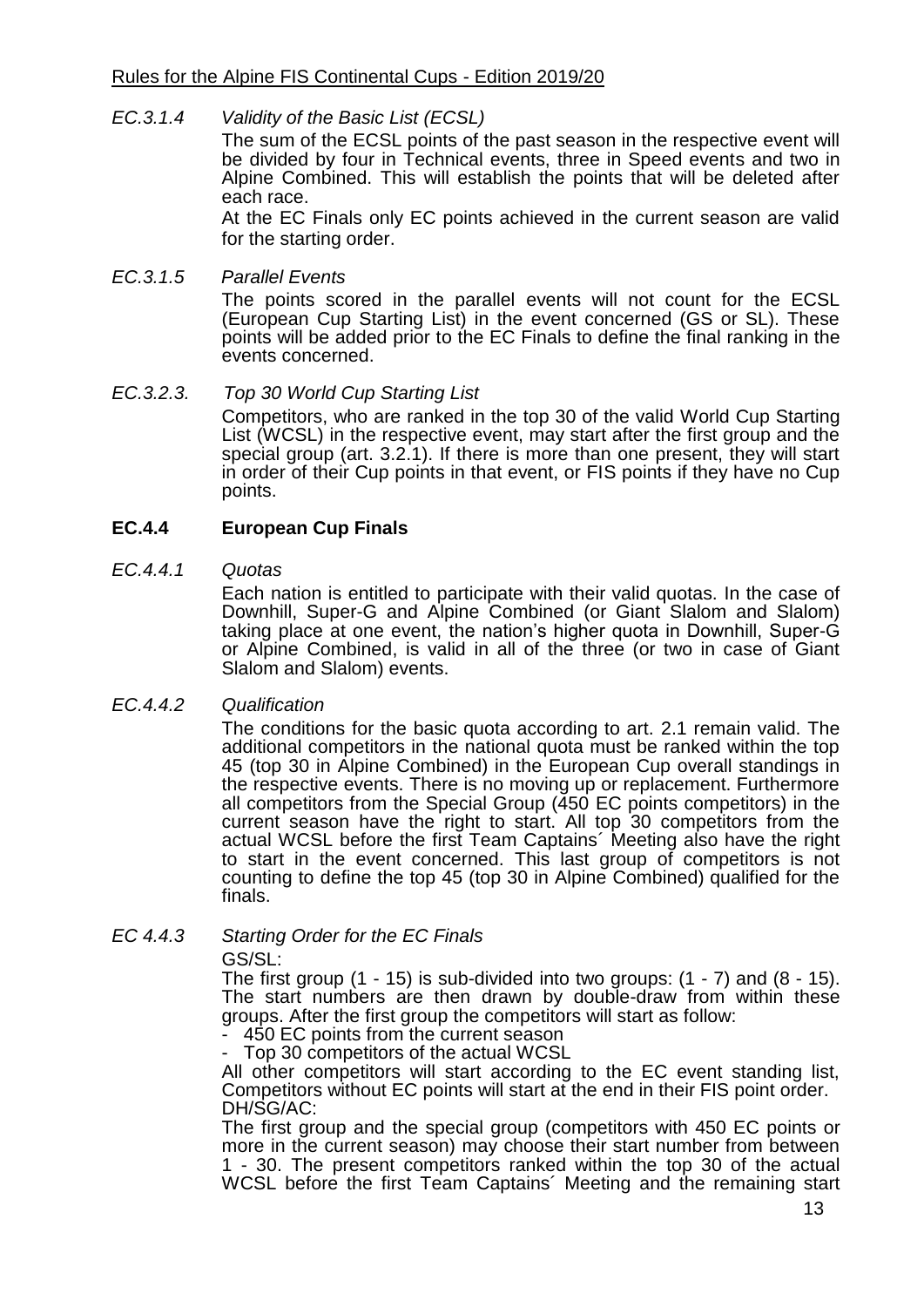numbers from 1 - 30 will be drawn amongst the rest of the competitors within the top 30.

All other competitors will start according to the EC event standing list, Competitors without EC points will start at the end in their FIS point order. In case the first 30 competitors in Alpine Combined do not have EC points, the Super G (or Downhill) EC points (depending on which event will be held for the Alpine Combined) will be considered.

# *EC.4.4.4 Organising Nation*

The organising National Association is entitled to a normal European Cup quota in SL/GS according to art. 2.2, whereby all competitors must fulfil 4.4.2, plus additional maximal 5 competitors who do not have to fulfil 4.4.2. Regarding DH/SG the same criteria as for the normal European Cup quota are valid (4.4.2 must be fulfilled), plus additional maximal its national quota (max. 10 competitors), which do not have to fulfil 4.4.2, whereby the higher quota from DH or SG is valid.

# **EC.6.1 Training on European Cup courses**

No training is allowed on European Cup courses for two (2) days before the start of official training or the first competition - irrespective of the event or course. Failure to comply with this rule will lead to disqualification or refusal to allow the respective competitor to start.

# **EC.6.3 Non-essential changes**

In cases of immediate - non-essential but necessary - changes on the course, such as small relocations of gates, an additional inspection or training run is not necessary.

Details must be communicated to all team-captains and competitors must be informed by the referee at the start.

# **EC.7.4 Duration for payment of expenses**

Expenses for lodging and food must be paid from the dinner of the night before the first competition to the lunch after the last competition (in case of night or evening event from the lunch before the competition to breakfast the day after the competition).

The organiser or the hotel manager may not demand the vacation of rooms earlier than 2 hours after the race by the teams on the day of the competition, or after the race there must be at least an access to rooms

and shower according to the following key:<br>team with up to 4 competitors  $= 1$  room\* and shower team with up to 4 competitors as from 5 competitors  $= 2$  rooms\* and shower as from 8 competitors  $= 3$  rooms\* and shower \*The rooms must be part of those hotel rooms already used by the team.

# *EC.7.4.4 Single rooms*

Allocation of single rooms per team must be made according to the following table:

| . <del>.</del><br>1 to 4 competitors | $= 1$ single room  |
|--------------------------------------|--------------------|
| 5 to 10 competitors                  | $= 2$ single rooms |
| More than 11 competitors             | $=$ 3 single rooms |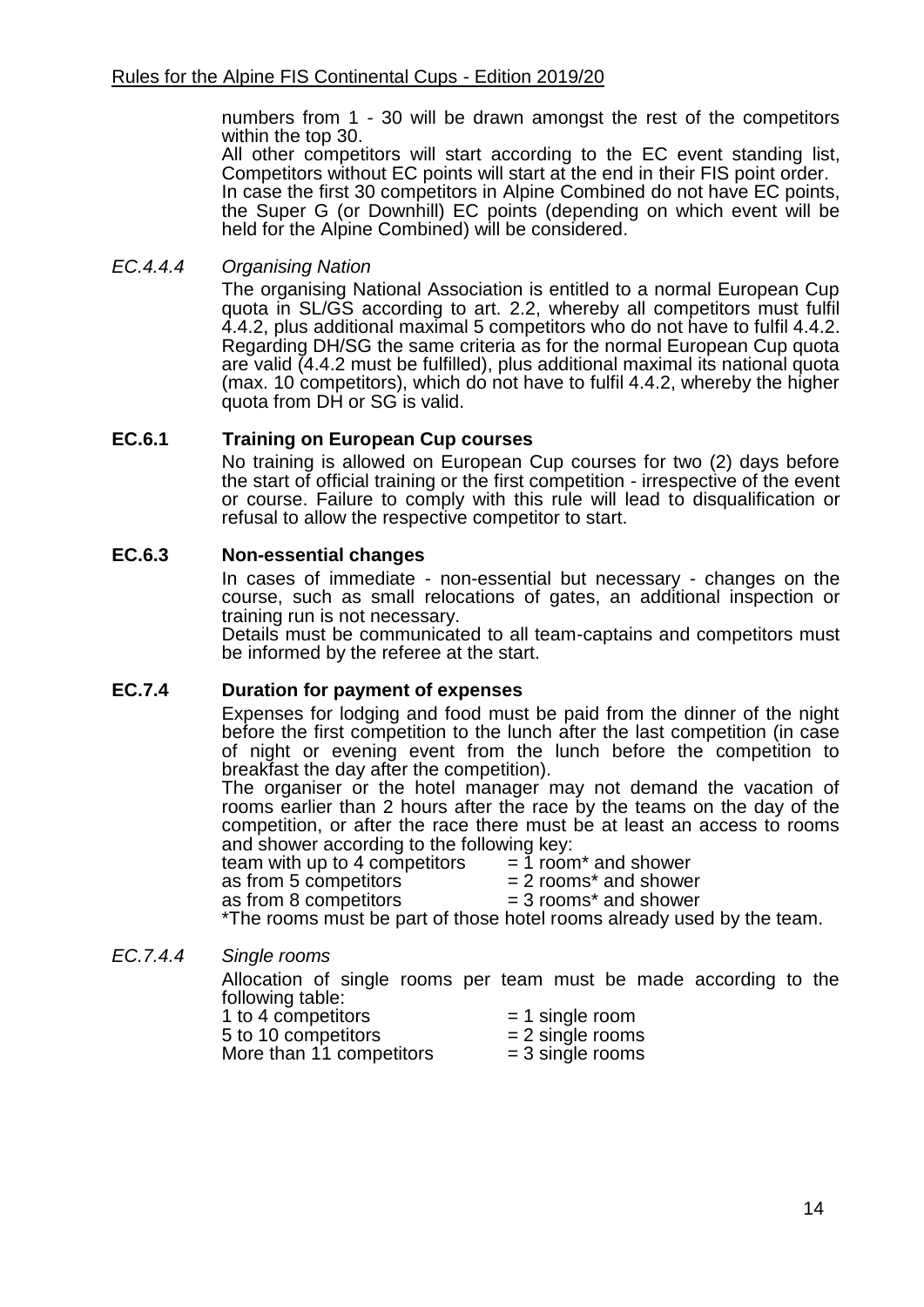# **Section B: NAC - Nor-Am Cup**

# **NAC.2.3 Higher Quotas**

Canada and USA may enter up to 60 competitors (60 men and 60 women) in each technical race organised in the other neighbouring nation. All competitors must have a valid FIS code.

# *NAC.2.3.1 Organising Nation*

The organising nation may enter a basic quota of 60 competitors: in addition they are entitled to any of the 60 places the other nation (Canada in USA or USA in Canada) does not fill. On prior agreement between the nations, this option may be extended to allow the other nation to use some of the organising nation's 60 places. In any case the maximum quota of 120 for USA and Canada, plus 1 for the winning nation from the previous season (COC 2.2) if the winner is from CAN or USA, may not be exceeded. All competitors must appear on the valid FIS List.

#### *NAC.2.3.1.1 NAC Final quota*

Canada and USA may enter up to 60 competitors each for each race in the finals. Unused slots may be used by the other nation; the maximum will not exceed 120 + 1 North American racers.

#### *NAC.2.3.3 Normal FIS quotas for visiting nations*

The organising nation has the right to allow nations from other regions up to their normal FIS quota on consideration of the number of entries and conditions. All competitors must be ranked within the top 1000 on the valid FIS points list, as follows:

- Slalom/Giant Slalom: in any of the five events
- Downhill: in Downhill or Super-G
- Super-G: in Downhill, Super-G or Giant Slalom
- Alpine Combined (with DH): in Downhill or Super-G
- Alpine Combined (with SG): in Downhill, Super-G or Giant Slalom

National Federations applying for NAC.2.3.3 must apply in writing to the NAC Sub-Committee at least ten days prior to the competition or first official training. A decision will be made by the NAC Sub-Committee seven (7) days prior to the competition or first official training.

#### *NAC.2.3.3.1 DH quotas for USA and CAN*

USA or CAN is entitled to the normal NAC quota for either nation´s National Championships event when it is contested in conjunction with the NAC speed series.

#### *NAC.2.4.2 Complimentary entries and lift tickets*

Complimentary entries and lift ticket fees shall be provided to competitors qualified in one of the events taking place at the venue, according to the criteria in the Continental Cup rules section A art. 2.1; a maximum of two competitors qualified according to the basic quota, and art. 2.2.2; the remainder of the nation's valid Continental Cup quota in the respective event, whereby the competitors are ranked in the top 350 in one of the events at the event.

Foreign athletes who are enrolled in North American Schools, Clubs or Universities will be entitled to complimentary lifts and entries if they are 100 World Rank in one of the events of the "event".

This is only valid for the respective Continental Cup quotas.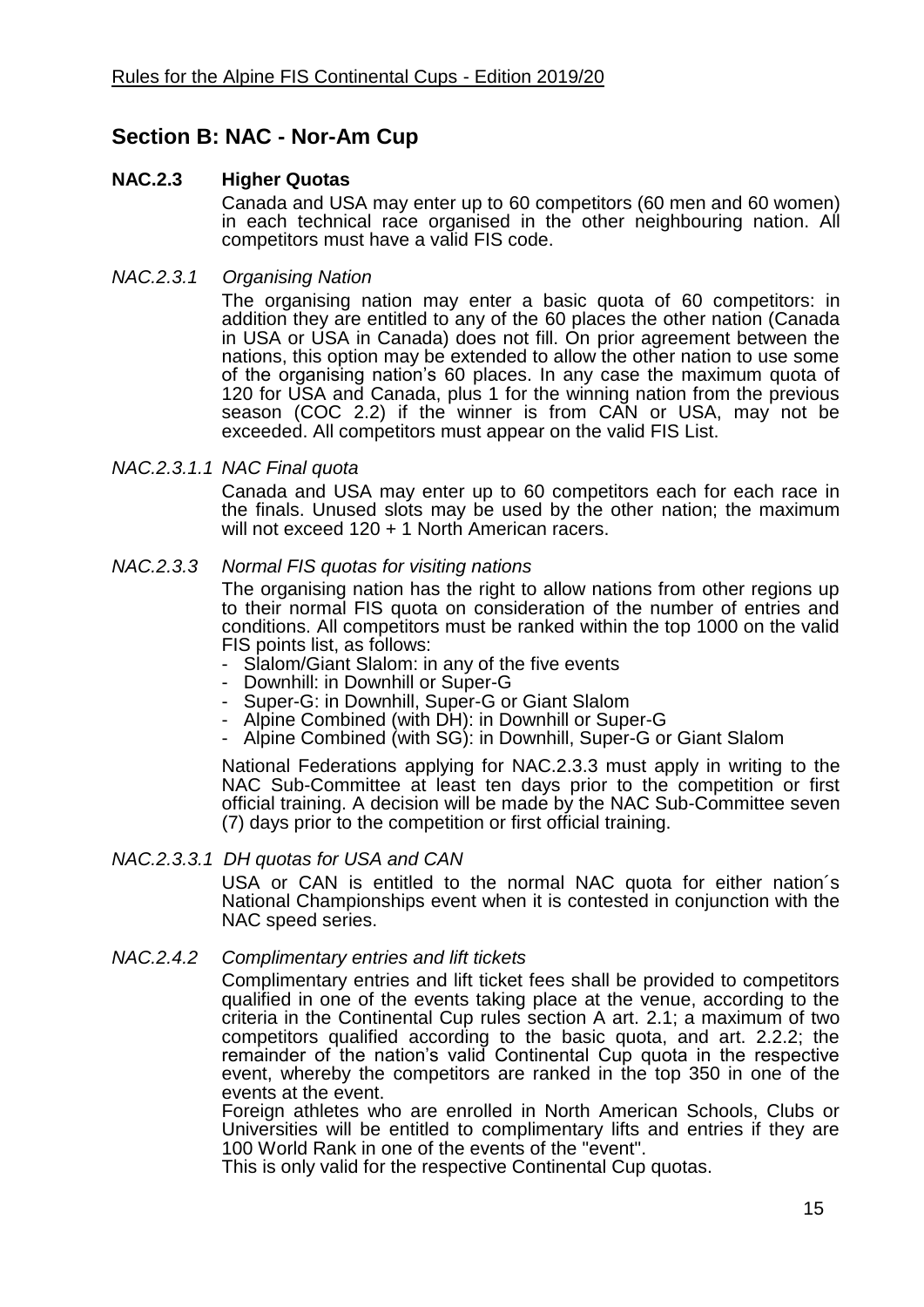#### *NAC.2.4.2.1 Continental Cup winners*

Continental Cup event winners, named in annex 3.2.2. are entitled to complimentary entries and lift tickets.

#### *NAC.2.4.3 Entry Fees and Lift Charges*

For all competitors representing USA and Canada, as well as foreign students in North America or members of Canadian or American Ski Clubs or Programmes, entry fees and lift tickets may be charged, except for a group of up to 15 A, B, C and national development team athletes. The charges are payable before the first Team Captains´ Meeting. It is recommended entry fees and lift tickets be waived for all A, B, C and national development team.

#### *NAC.2.4.4 Refunds*

Charges are refunded in the case of changes to the calendared events or injury/illness.

#### *NAC.2.4.5 Coaches and Trainers Credentials*

The Race Organising Committee is obliged to provide credentials (lift tickets) to officials and trainers of National Federation according to the following:

teams with 1 - 3 competitors receive 3 credentials teams with 4 - 5 competitors receive 6 credentials teams with 6 - 10 competitors receive 10 credentials

# **NAC.3.1 First group (1 - 15)**

In the case of a tie for NAC points in the first group, competitors are seeded in the order of their FIS points in that event. If a tie for FIS points also exists, competitors are ranked by draw.

#### *NAC.3.1.3 Validity of Cup points*

In the case of a tie in the 450 overall points group, competitors will be seeded in the order of their NAC points in that event. In the case of a tie in NAC points in that event, competitors will be seeded in the order of their FIS points in that event.

#### **NAC.3.2 After the first group**

After the  $1<sup>st</sup>$  group the competitors start according to art. 3.2.1 (450 Cup points), followed by competitors (to 30) seeded according to their FIS points in that event. In the case of a tie for FIS points in that event, competitors are enrolled by NAC points in that event.

# *NAC.3.3.3 Starting order for the 2nd run Alpine Combined*

All competitors who complete the  $1<sup>st</sup>$  run correctly have the right to start in the  $2^{nd}$  run.

#### **NAC.6.1 Training on North American courses**

No training is allowed on North American courses for two (2) days before the official training or the first competition - irrespective of the event or course. Failure to comply with this rule will lead to disqualification or refusal of the respective competitor to start.

Fore-running World Cups prior to NorAm races is allowable and not considered training.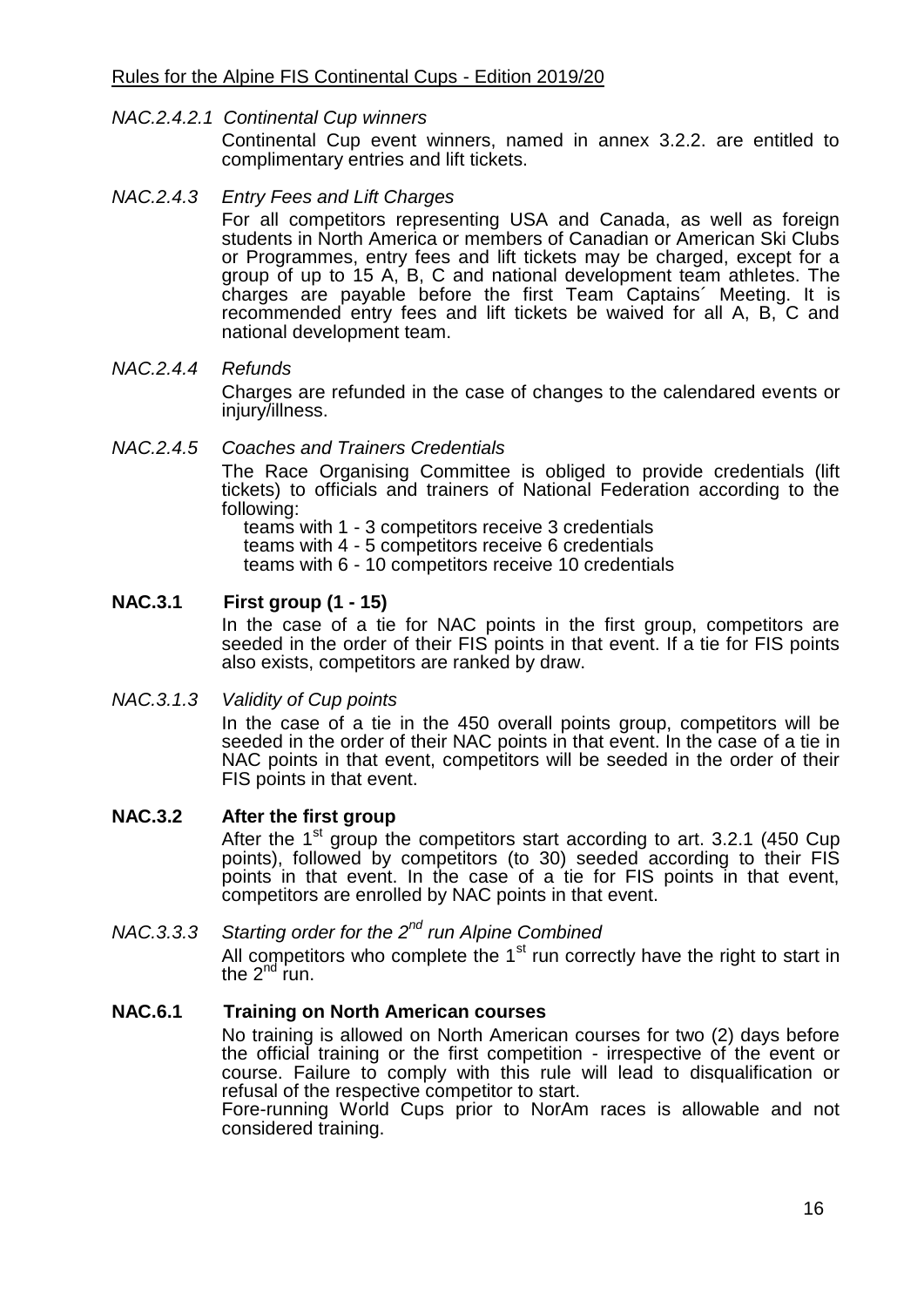# **NAC.7 Payment of Expenses**

#### **NAC.7.1 NAC Competitors**

For all competitors from Canada, USA as well as full-time students from other nations in North American education, and members of US or Canadian ski programmes, rules 7.1 and 7.1.1 do not apply.

#### **NAC.7.2 Competitors and Officials; CAN and USA**

For North American competitors and officials and full-time students from other nations in North American education as well as for officially entered team service personnel (on the official entry forms), the Organisers are required to arrange or provide full board and lodging at a maximum of US \$ 75 per day, if requested by the respective teams.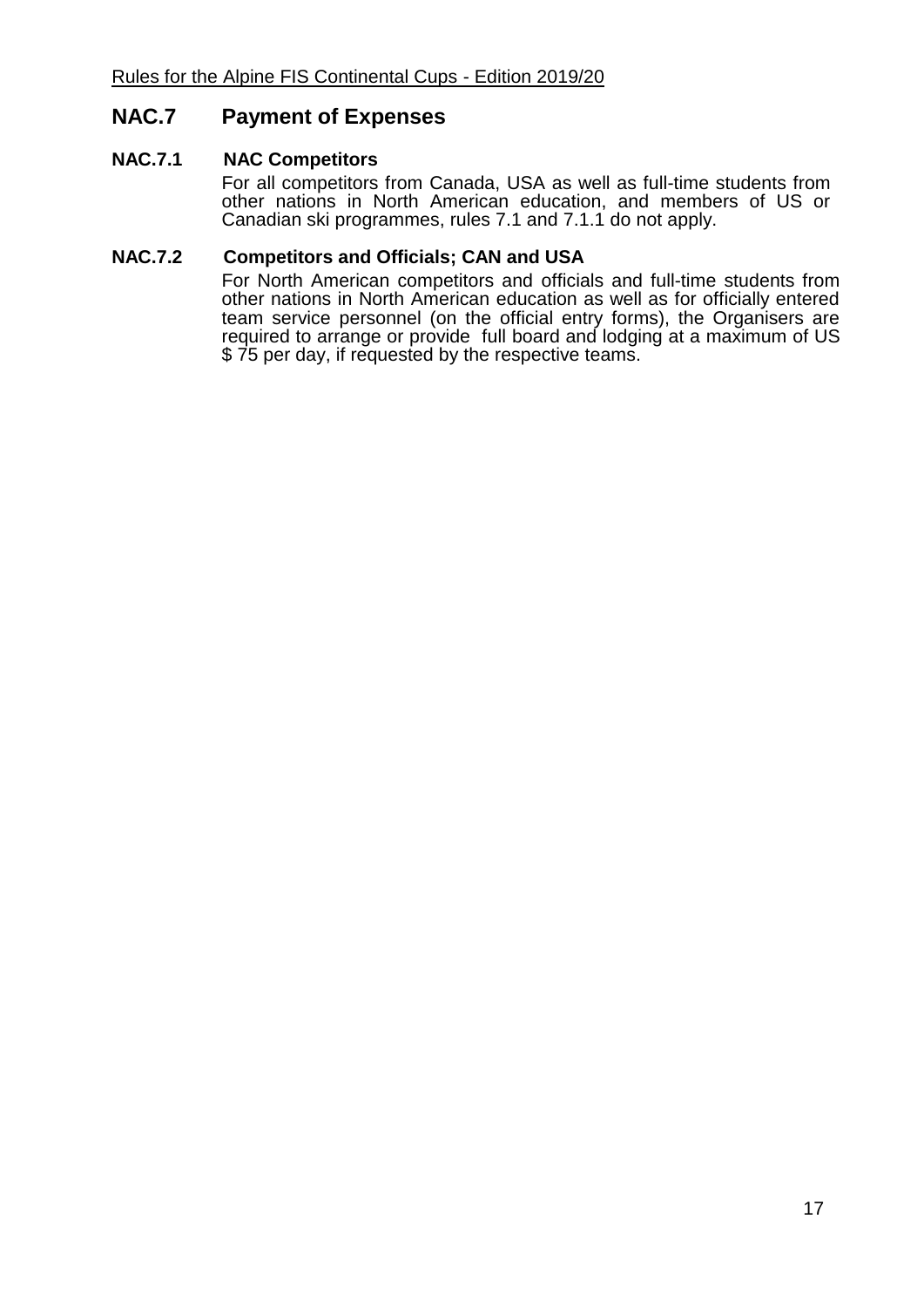# **Section B: FEC - Far East Cup**

# **FEC.2.3 Higher quotas**

Japan, Korea, Russia and China may enter up to 30 competitors (30 men and 30 women) in events organised within their nation group. Other nations who are members of the Asian Ski Federation can enter up to 10 competitors. All competitors must have a valid FIS code.

#### *FEC.2.3.1 Organising Nation*

The organising nation may enter a basic quota of 50 competitors; in addition they are entitled to any of the 90 places the other organising nations (Japan, Russia and China in Korea, Korea, Russia and China in Japan, Korea, Japan and China in Russia or Korea, Russia and Japan in China) do not fill.

If the quota of the organising nation is not filled, then the other nations hosting the competition can request to fill the vacant positions. If this is the case. an application to fill the vacant positions must be submitted and accepted by the organising nation 10 days before the first Team Captains´ Meeting and a decision will be made and communicated 5 days before the first Team Captains´ Meeting. The application for the entries is the responsibility of the respective NSA.

All competitors must have a FIS code and can participate irrespective of whether they have FIS points or not.

#### *FEC.2.3.3. Normal FIS quotas for visiting nations*

The organising nation has the right to allow a nation from other regions to enter up to their normal FIS quota. All competitors must be ranked within the top 1000 on the valid FIS points list, as follows:

- Slalom/Giant Slalom: in any of the five events
- Downhill: in Downhill or Super-G
- Super-G: in Downhill, Super-G or Giant Slalom
- Alpine Combined (with DH): in Downhill or Super-G
- Alpine Combined (with SG): in Downhill, Super-G or Giant Slalom

National Federations applying for FEC.2.3.3 must apply in writing to the FEC Sub-Committee at least ten days prior to the competition or first official training. A decision will be made by the FEC Sub-Committee seven (7) days prior to the competition or first official training.

#### *FEC.2.3.5 Entry Fees and Lift charges*

For all competitors and team officials, except for those who are ranked in the top 75 on the valid FIS Points List in the event concerned and according to the respective Continental Cup quotas, entry fees and lift tickets might be charged.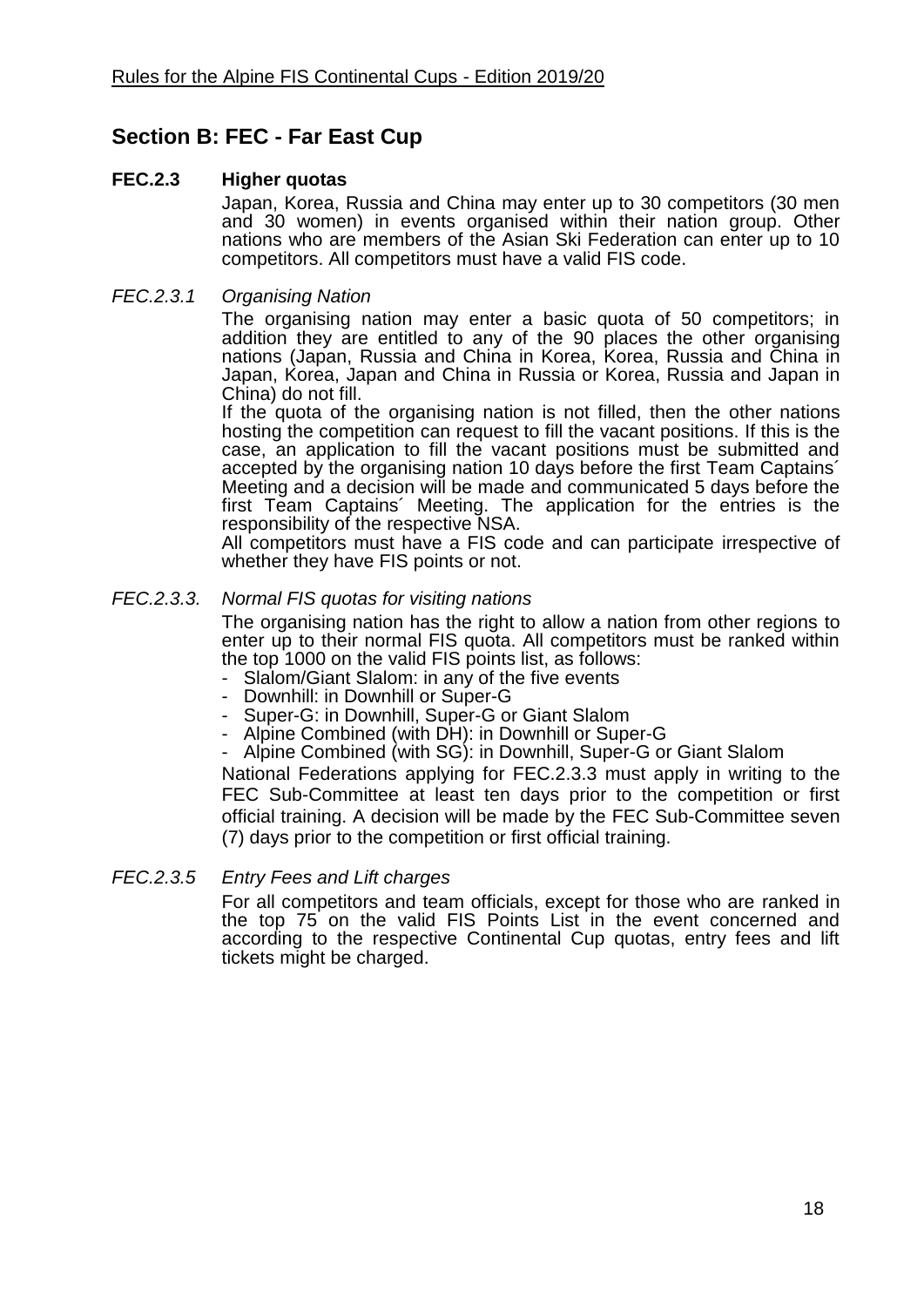# **Section B: SAC - South American Cup**

# **SAC.2.3 Higher quotas**

Each nation ARG-BOL-BRA-CHI may enter up to 30 competitors (30 men and 30 women) in events organised in any one of the other nations. All competitors must have a valid FIS code and have no more than 160 FIS Points in SL and GS, 180 FIS Points in SG and DH as follows:

- SL and GS: qualifying through any of the five events
- DH: qualifying through DH or SG
- SG: qualifying through DH, SG or GS
- Alpine Combined (with DH): qualifying through DH or SG
- Alpine Combined (with SG): qualifying through DH, SG or GS

In any case each nation from the SAC country group has a basic quota of 6 competitors (6 women and 6 men), the only requirement being that the competitors have a valid FIS Code irrespective whether they have FIS points or not. The organising nation may double the basic quota to 12 competitors (12 women and 12 men).

Competitors from the SAC country group without FIS Points but with SAC points can start according their SAC points, and they are not included in the basic quota. This special quota is valid only before the publication of the 2<sup>nd</sup> FIS Points List of the current season.

*SAC.2.3.1 Organising Nation*

The organising nation may enter a quota of 50 competitors; in addition they are entitled to any of the 30 places the other nation (Chile in Argentina, Argentina in Chile) does not fill. All competitors must have a FIS code and fulfil the SAC.2.3 regulations.

# *SAC.2.3.3 Normal FIS quotas for visiting nations*

The organising nation has the right to allow a nation from other regions to enter up to double their normal FIS quota. All competitors must appear on the valid FIS points list and have no more than 160 FIS points in SL and GS, 180 FIS points in SG and DH as follows:

- SL and GS: example and gualifying through any of the five events<br>- DH: example and qualifying through DH or SG
	-
- qualifying through DH or SG
- 
- SG: qualifying through DH, SG or GS
- Alpine Combined (with DH): qualifying through DH or SG
- Alpine Combined (with SG): qualifying through DH, SG or GS

National Federations applying for SAC.2.3.3 must apply in writing to the SAC Sub-Committee at least ten days prior to the competition or first official training. A decision will be made by the SAC Sub-Committee seven (7) days prior to the competition or first official training.

# *SAC.2.3.4 Athletes from the African Continent*

Athletes from the African Continent may start in the South American Cup (SAC) races with the same qualification status as the South American racers (i.e. must have a FIS code and fulfil the SAC.2.3 regulations).

*SAC 2.3.5 Entry Fees and Lift charges*

For all competitors and team officials, except for those who are ranked in the top 75 on the valid FIS Points List in the event concerned and according to the respective Continental Cup quotas, entry fees and lift tickets might be charged.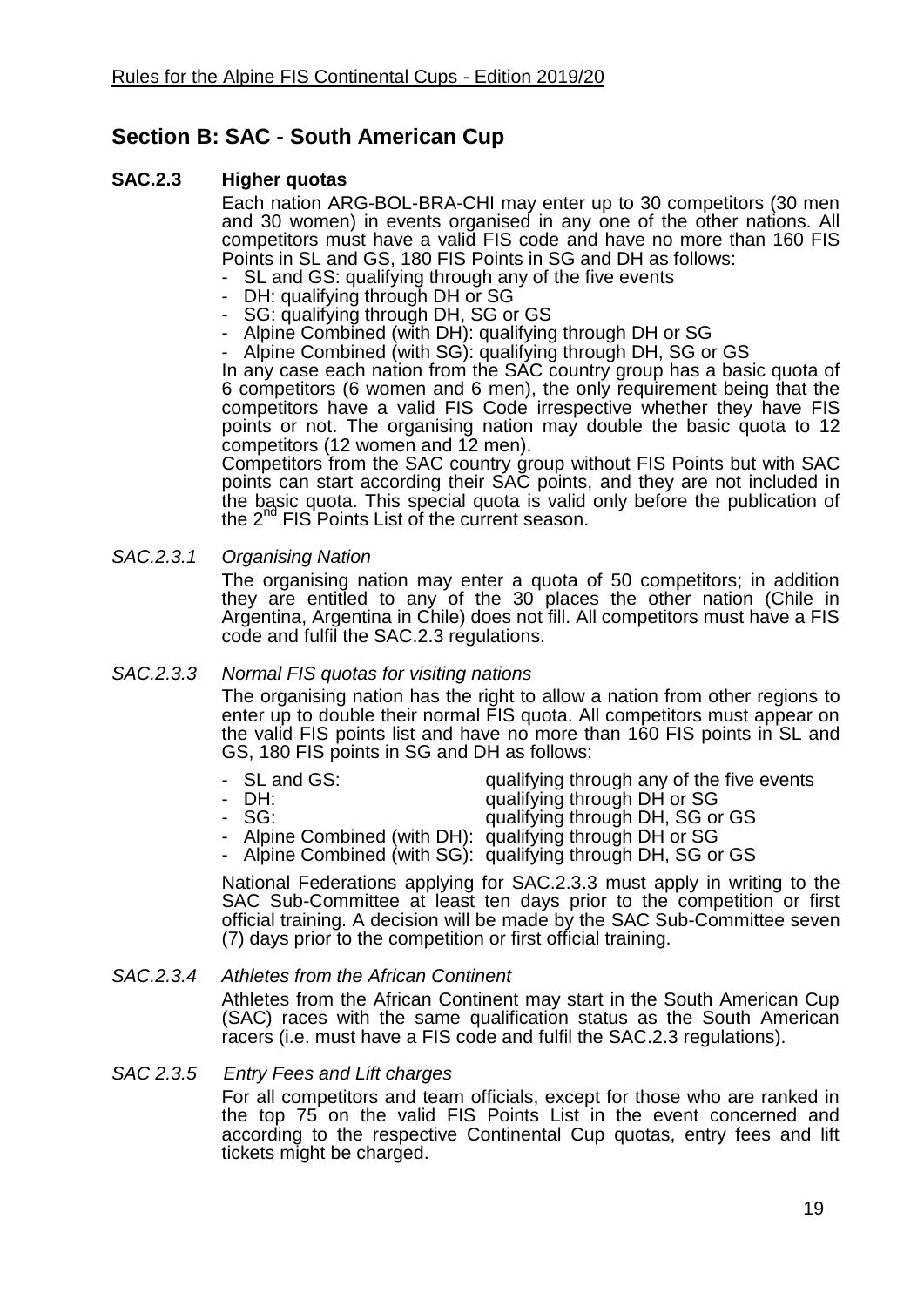# **SAC 7 Support for Teams**

For each SAC race, teams with qualified competitors are entitled to receive one free lift pass per qualified competitor and per official according to 7.1.1 for use during the training camp.

# **SAC.7.1 Competitors and officials of qualified competitors**

Qualified are competitors wearing start numbers from 1-30 who actually started the race and are ranked in the top 75 of the valid FIS points list in the event concerned and officials according to art. SAC.7.1.1.

- *SAC.7.1.1 Officials (Service personal excluded)* for a team of  $1 - 2$  qualified\* competitors:  $= 1$  lift pass for a team of  $3 - 5$  qualified\* competitors:  $= 2$  lift passes for a team of  $6 - 10$  qualified\* competitors:  $= 3$  lift passes \* 'qualified': competitors qualified for reimbursement of expenses
- *SAC.7.2.1 Downhill, Super-G and Alpine Combined* For Downhill, Super-G and Alpine Combined competitions art. 7 does not apply.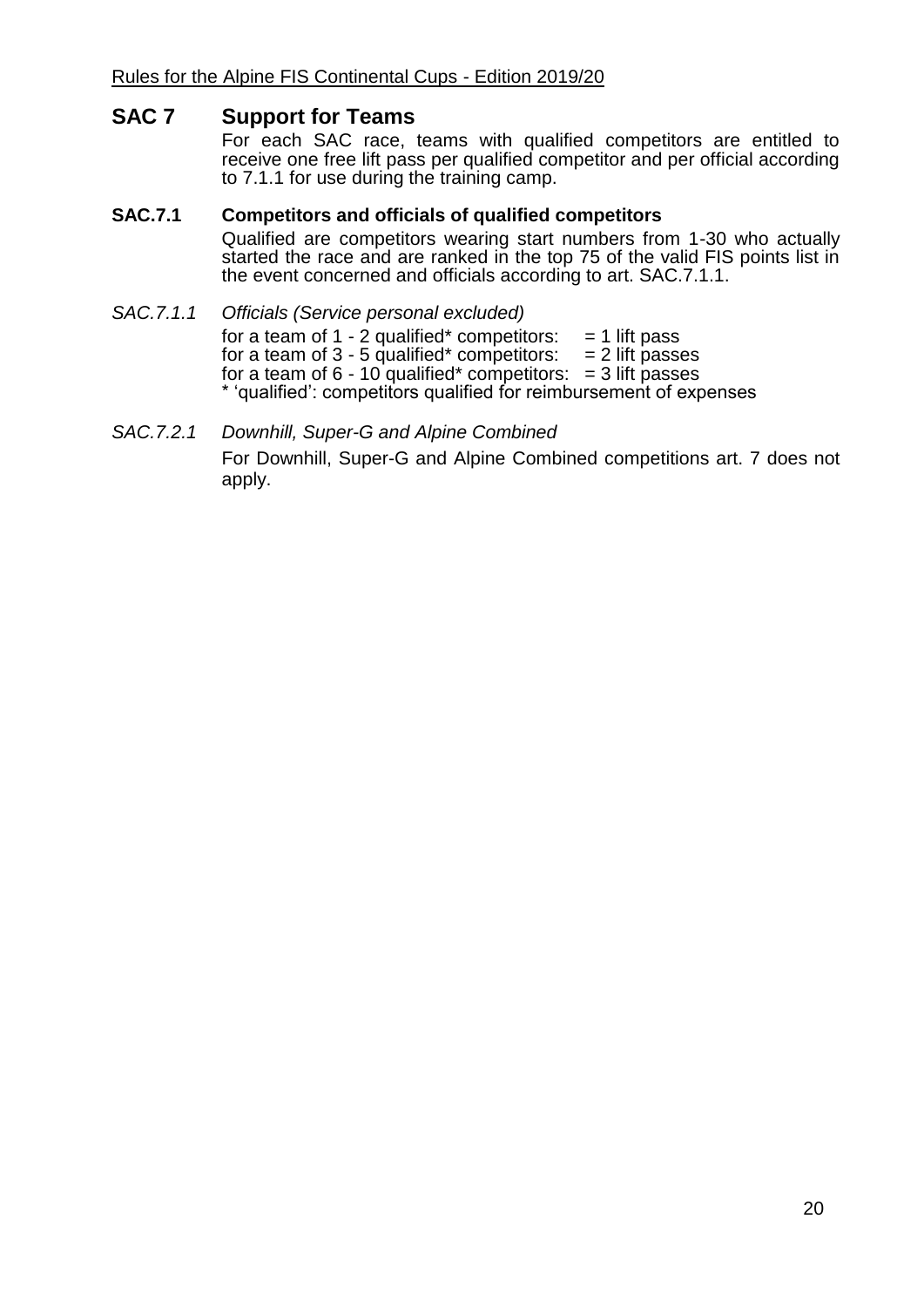# **Section B: ANC - Australia New Zealand Cup**

# **ANC.2.3 Higher quotas**

Australia and New Zealand may enter up to 30 competitors (30 men and 30 women) in events organised in the other nation. All competitors must have a valid FIS code.

#### *ANC.2.3.1 Organising Nation*

The organising nation may enter a quota of 50 competitors; in addition they are entitled to any of the 30 places not taken up by the other nation (Australia in New Zealand, New Zealand in Australia). All competitors must have a FIS code and can participate irrespective of whether they have FIS points or not.

#### *ANC.2.3.3 Normal FIS quotas for visiting nations*

The organising nation has the right to allow a nation from other regions up to double their normal FIS quota. All competitors must appear on the valid FIS points list and have maximum of 160 FIS points in SL and GS, 180 FIS points in SG and DH as follows:

- 
- SL and GS:  $\begin{array}{ccc} \text{qualifying through any of the five events} \\ \text{ualifying through DH or SG} \end{array}$
- 
- DH: qualifying through DH or SG qualifying through DH, SG or GS
	-
- Alpine Combined (with DH): qualifying through DH or SG
- Alpine Combined (with SG): qualifying through DH, SG or GS

National Federations applying for ANC.2.3.3 must apply in writing to the ANC Sub-Committee, on the official entry form at least ten days prior to the competition or the first official training. A decision will be made by the ANC Sub-Committee seven (7) days prior to the competition or the first official training.

# *ANC.2.3.4 Athletes from the African Continent*

Athletes from the African Continent may start in the Australian New Zealand Cup (ANC) races with the same qualification status as the Australian / New Zealand racers. They must have a FIS code and can participate irrespective of whether they have FIS points or not.

*ANC.2.4.2.1 Continental Cup winners*

Continental Cup event winners, named in annex 3.2.2. are entitled to complimentary entries and lift tickets.

# **ANC 7 Support for Teams**

For each ANC race, teams with qualified competitors are entitled to receive one free lift pass for each official training and race day per qualified competitor who actually starts, and for race officials according to ANC 7.1.1.

# **ANC.7.1 Competitors and officials of qualified competitors**

Qualified are competitors wearing start numbers from 1-30 who actually started the race and are ranked in the top 75 of the valid FIS points list in the event concerned and officials according to art. ANC.7.1.1.

*ANC.7.1.1 Officials (Service personal excluded)* for a team of  $1 - 2$  qualified\* competitors:  $= 1$  lift pass for a team of  $3 - 5$  qualified\* competitors:  $= 2$  lift passes for a team of  $6 - 10$  qualified\* competitors:  $= 3$  lift passes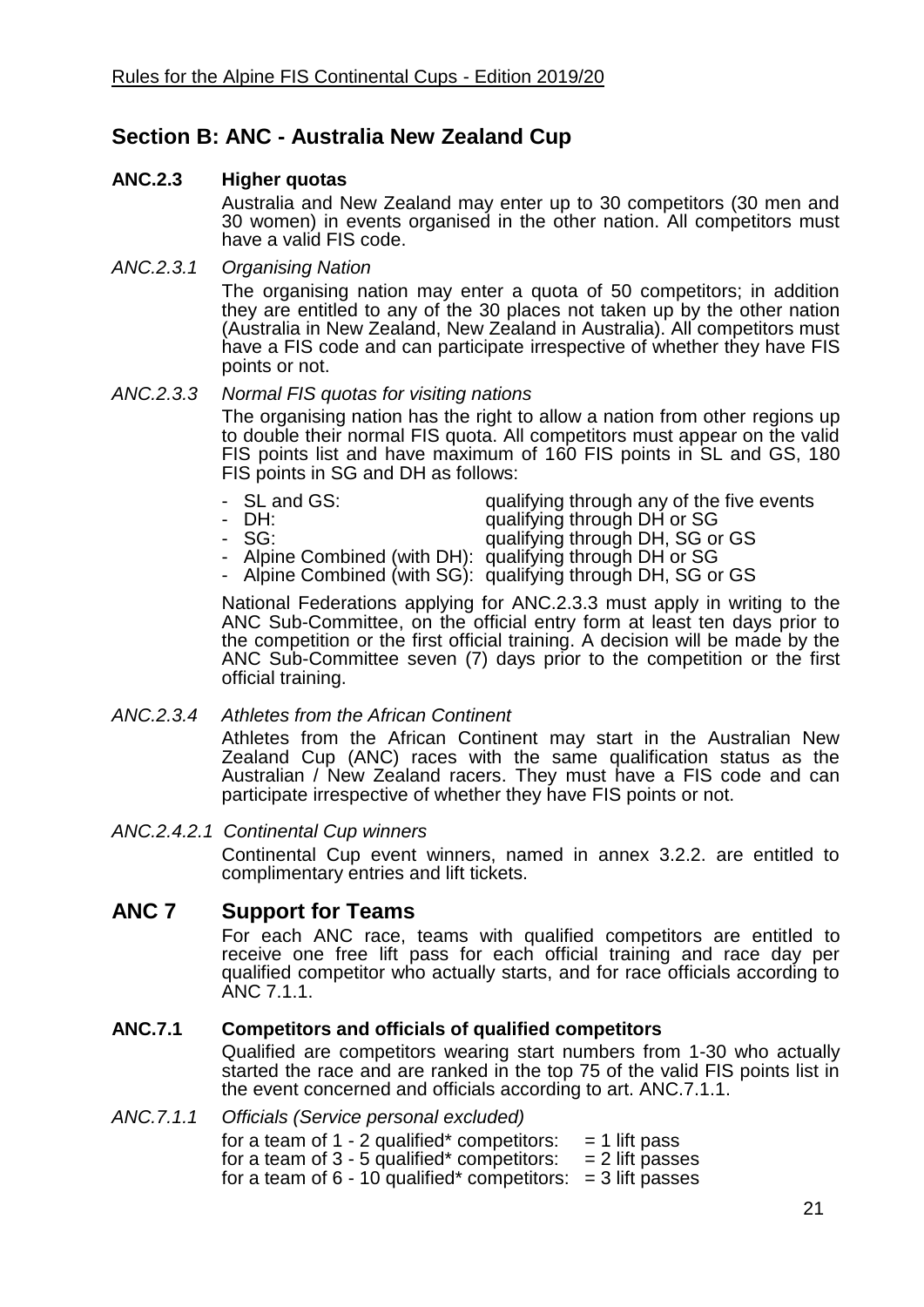# Rules for the Alpine FIS Continental Cups - Edition 2019/20

- \* 'qualified': competitors qualified for reimbursement of expenses
- *ANC.7.2.1 Downhill, Super-G and Alpine Combined* For Downhill, Super-G and Alpine Combined competitions art. 7 does not apply.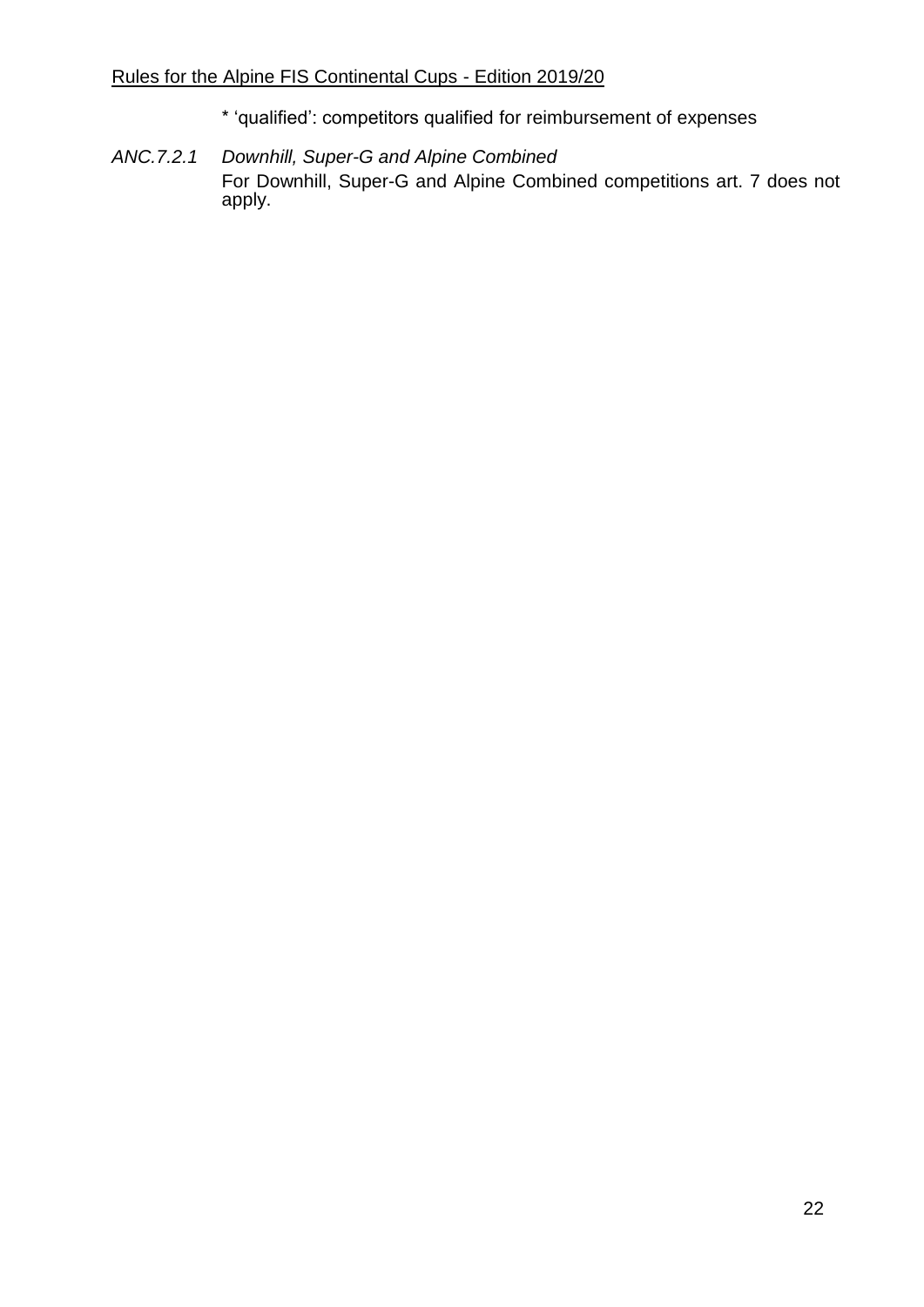# **Book of Duties for Organisers of Continental Cup Events**

# **A. Publicity**

#### *A.1 Event Title*

The Organisers are obliged to put the title:

'FIS European/Nor-Am/Far East/South American/Australia New Zealand Cup' or 'FIS European/Nor-Am/Far East/South American/Australia New Zealand Cup - Trophy (sponsor's name) on all posters, in notices, press reports, programmes and start lists as well as on the unofficial results lists.

#### *A.2 Other Advertising*

It is not permitted to put any other advertisement on the finish banner than the above mentioned text and the name and place of the event without the permission of the FIS.

# **B. Information**

#### *B.1 Results Distribution*

The Sub-Committee for the respective Continental Cup, or the appointed press and results office, commits itself to publish the overall classification and the classification of the individual events of the preceding races regularly, and as soon as possible after each event.

#### *B.2 E-mail / Electronic transmission*

Immediately after approval of the Technical Delegate, it is mandatory for Organisers to transmit official results and penalty calculation electronically in FIS Data format by e-mail to [alpineresults@fisski.com.](mailto:alpineresults@fisski.com)

# **C. Press service**

The press service generally should conform to the recommendations of the International Association of Ski Journalists. Press accreditation for the Continental Cup races must be made according to the guidelines of this association. The Organiser of a competition that counts for the Continental Cup must make sufficient accommodation available to press, radio and television journalists, according to the requests submitted in time. The Organisers must also provide work rooms, with all essential technical aids (Wi-Fi access, printers), in sufficient quantity. The Organisers should appoint an experienced press secretary who draws up the provisional classifications of each competition and passes on, if necessary verbally, the decisions of the competition juries.

#### *C.1 Public Draw*

A public draw of start numbers for the top group may be organised for one of the competitions if there is television coverage of the public draw or there is sufficient public interest to provide an interesting event.

# **D. Continental Cup(s) Awards**

#### *D.1 Awards*

As a minimum the first five positions are to be awarded with Trophies. It is also highly recommended to award the  $1<sup>st</sup>$  junior.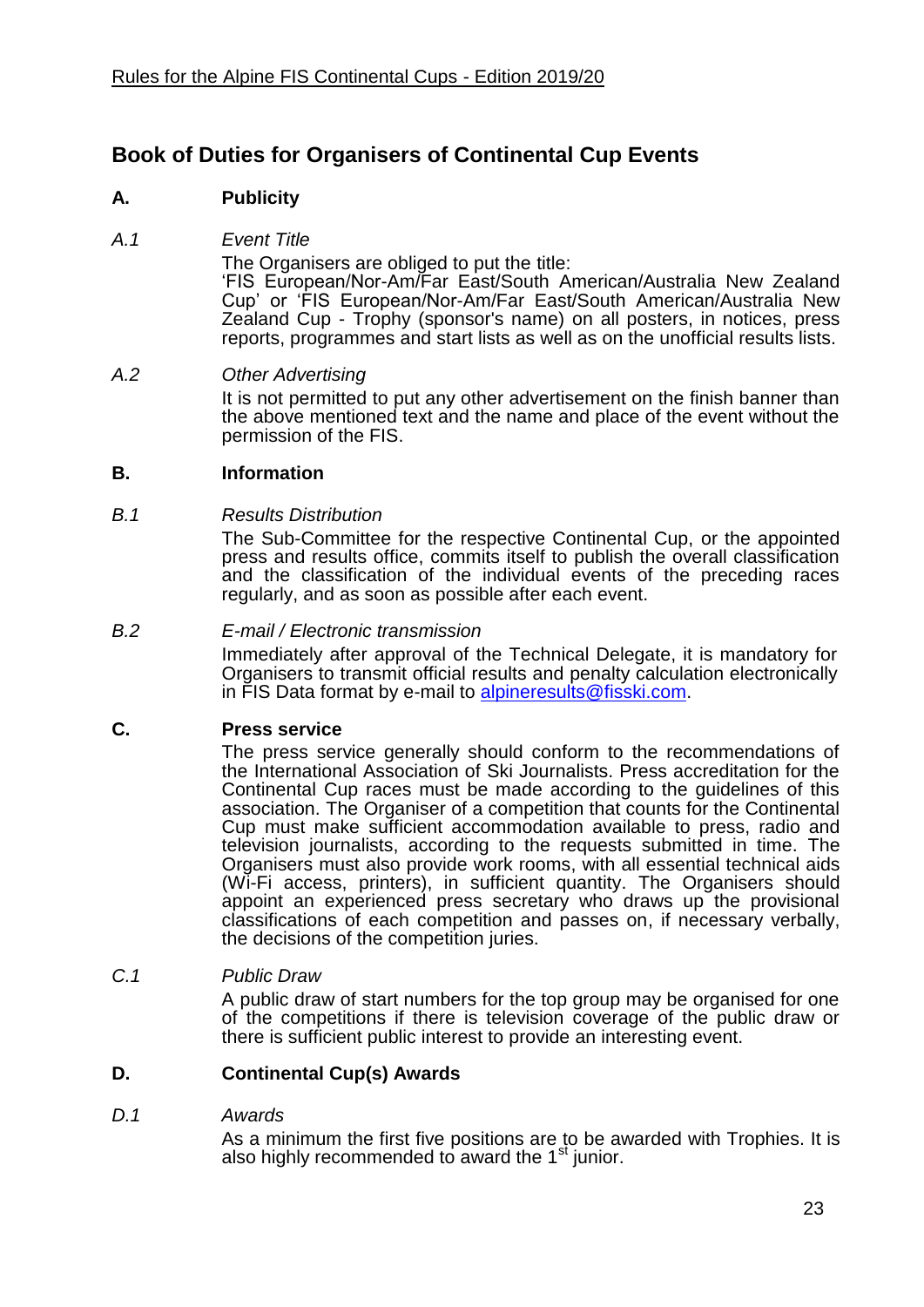#### *D.1.1 Prize money for Europa Cup*

The Organisers of Europa Cup races must make available at least CHF 2'300.- or the equivalent, per race for prize money. This sum is divided between the 5 best competitors (excluded are the top 20 competitors of the valid FIS points list).

The Organisers of replacement races must make available only 50% of the minimum prize money.

The payment must be made at the awards ceremony in cash and in convertible currency, taking into consideration the local tax-laws.

The OC must assist the competitors with matters relating to taxation with prize money in the country in which the competition is held.

#### *D.2 Prize-giving ceremony*

The award ceremony for the individual events may take place after the last race in each event. For example, Downhill and Super-G awards may be presented together at the final event in the series and similarly, Slalom and Giant Slalom awards. The awards for the overall classification (and the Nations Cup where applicable) are presented after the final race of the Continental Cup Series.

#### *D.3 Details*

The Organiser must provide a simple prize-giving ceremony, which has personal warmth and dignity. The open air prize-giving ceremony is either held on the grounds of the last race or in a public square in the town or resort. A closed-off area, podium, public address system (microphone, amplifier and loudspeaker) as well as a table which is large enough for the trophies and medals to be displayed to the public, must be provided.

#### *D.4 The first three*

When the respective Continental Cup finals for men and women are taking place together, the women awards are presented first. The first three of each event and of the general classification are called up in the following order:

- third, second and first - for each of the events presented

# *D.5 Winners*

The winners whose names have been called out shall remain at both sides of the podium, the women on one and the men on the other side, thus avoiding a back and forth by the same competitor called several times.

- *D.6 General classification*
	- third and second
	- winner of the respective Continental Cup

# *D.7 Presenting the prizes*

The Continental Cup and the medals are presented by the FIS President or his representative.

# **E. Transport**

#### *E.1 Use of uphill transport*

*Nor-Am Cup: refer NAC.2.4.3, Far East Cup: refer FEC.2.3.5; Australia New Zealand Cup: refer ANC.7*

Competitors and officials are entitled to tickets or identity cards which permit them to use the uphill transport servicing the training and race courses without payment.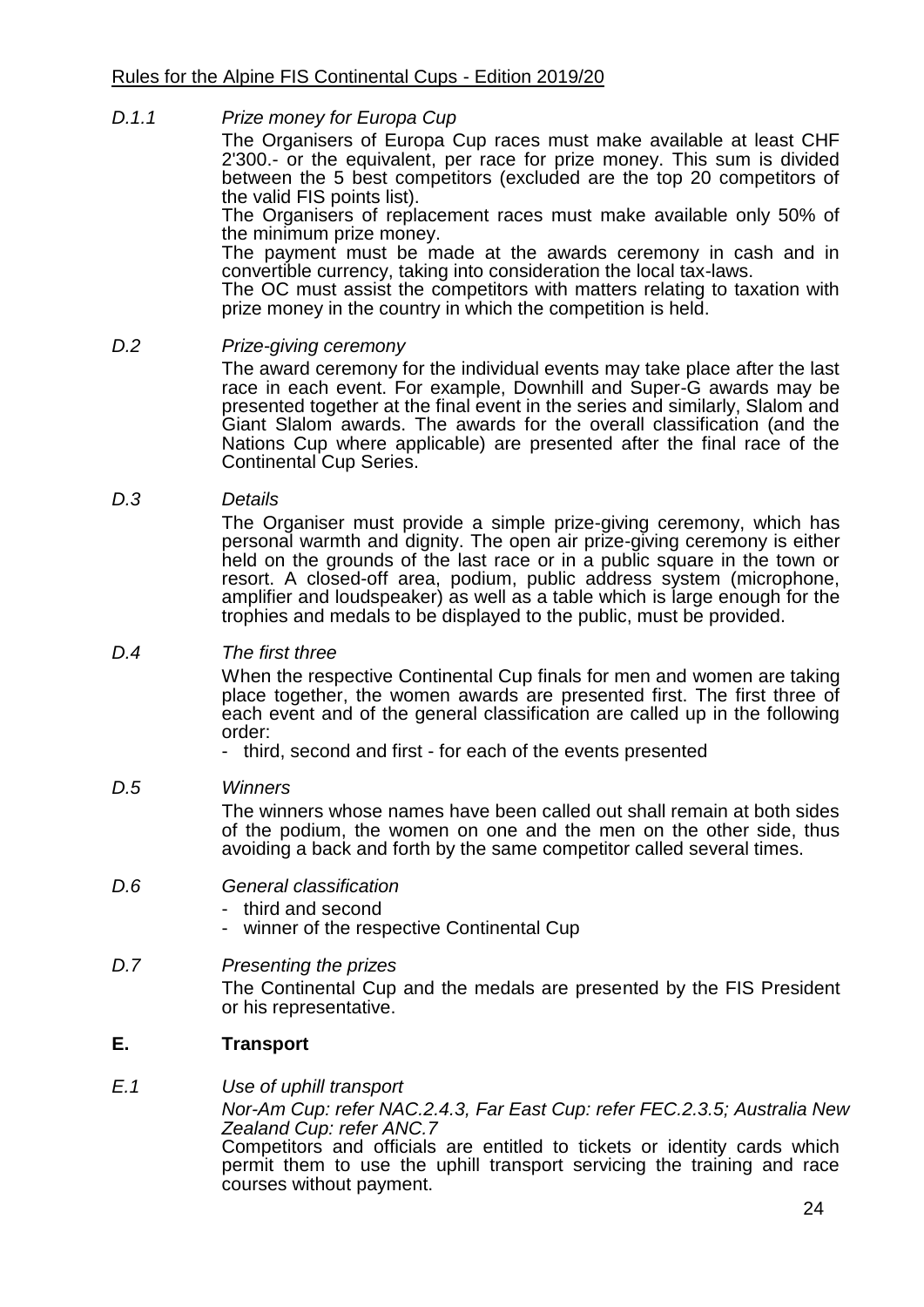During training and racing, priority should be given to the racers, coaches and officials on the appropriate uphill transport.

#### **F. Payment of expenses/Support for Teams**

*See art 7. of the Continental Cup rules (Section A and Section B).*  For teams qualified for accommodation arranged by the Organisers, the following guidelines are applicable. Special arrangements can be made if agreed with the teams in advance.

#### *F.1 Expenses for the FIS Coordinator*

Accommodation and meals for the named FIS Coordinator and Equipment Controller are to be covered by the Organisers for the duration of their assignment.

#### **G. Accommodation**

*G.1 Lodging*

Lodging for the racers and coaches should be provided in rooms with a maximum of 2 beds with bath or shower. In exceptional cases also 3-bed rooms with bath or shower may be offered, but such solution should lead to a reduction in price.

#### *G.2 Food and beverages*

Food must be healthy and plentiful and must correspond to the needs of highly competitive athletes. The meals must meet at least the following guidelines:<br>Breakfast:

Bread, butter and jam, coffee or tea with milk. Choice of eggs, cheese, sausages and different kinds of cereals

Lunch: Soup or appetiser, 200 g meat (steak, etc.), poultry or fish, in agreement with the teams. Vegetables or other side dishes, cheese, fruit or desserts, ½ litre mineral water per person. Dinner: Same as lunch

#### *G.3 Mealtimes*

The hotel must adapt itself to the needs of the schedule which depends on the training and competition programme. For instance, for Slalom and Giant Slalom events, in general, breakfast is served very early in the morning. For Downhill, daily training is over at approx. 2.30 p.m. and the hotel must be able to serve hot meals on the return of racers and coaches. The Organiser is responsible for informing the hotel management of the agreement with regard to accommodation and food and of the daily programme, including any changes.

# **H. Ski Rooms**

The Organisers are responsible for making adequate ski preparation and storage facilities available to all nations. These must be heated, ventilated and secure.

This responsibility is met by provision of facilities per nation; Organisers are not required to provide facilities per company or per regional/national team.

(The recommended ski room size depends on the number of athletes and servicemen).